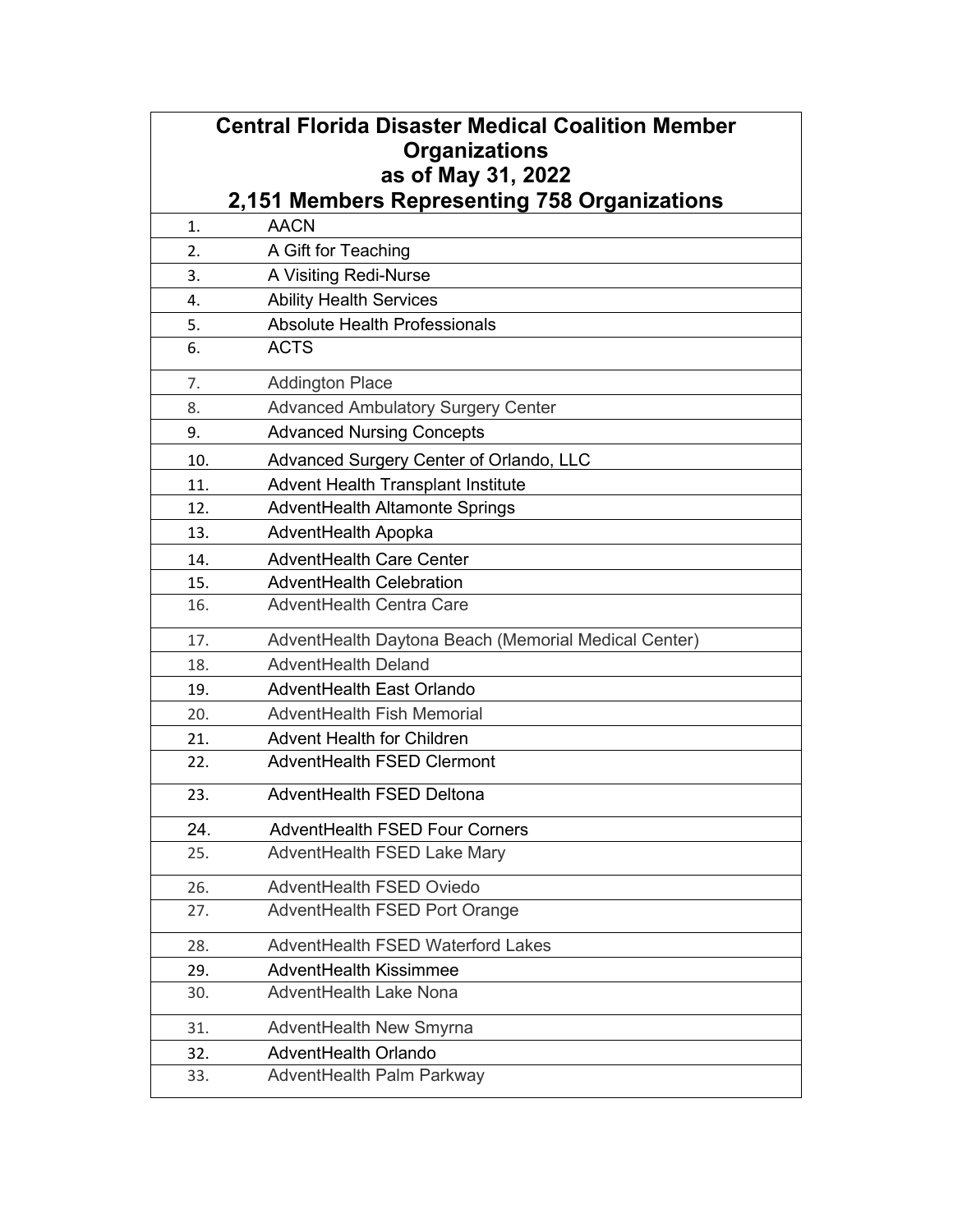| 34. | AdventHealth Partin Settlement                            |
|-----|-----------------------------------------------------------|
| 35. | AdventHealth Surgery Center Mills Park                    |
| 36. | AdventHealth Waterman                                     |
| 37. | AdventHealth Winter Garden                                |
| 38. | <b>AdventHealth Winter Park</b>                           |
| 39. | Aftercare Nursing Services, Inc.                          |
| 40. | Agency for Health Care Administration                     |
| 41. | Aging Home Paradise LLC                                   |
| 42. | Aidan Post-Acute and Rehabilitation Center                |
| 43. | All at Home Healthcare                                    |
| 44. | All Coast Therapy Services                                |
| 45. | All Seniors Assisted Living                               |
| 46. | All Stars Assisted Living                                 |
| 47. | Allegro                                                   |
| 48. | Aloha Home Care                                           |
| 49. | Amada Senior Care of Daytona Beach                        |
| 50. | <b>Amaryllis Cremation</b>                                |
| 51. | Ambiance at Maitland                                      |
| 52. | Ambulatory Surgery Center - Ormond Beach                  |
| 53. | Ambulatory Surgery Center - Port Orange                   |
| 54. | Amedisys-Brevard                                          |
| 55. | Amedisys-Celebration                                      |
| 56. | Amedisys-Volusia                                          |
| 57. | American Ambulance                                        |
| 58. | American Ambulance of Central Florida                     |
| 59. | <b>American Medical Response</b>                          |
| 60. | American Medical Response/Highlands Lakes Fire Department |
| 61. | American Medical Response (Martin/St. Lucie)              |
| 62. | American Nurses Home Health Agency                        |
| 63. | American Pride Home Care Services, Corp                   |
| 64. | American Red Cross, Mid-Florida Region                    |
| 65. | American Red Cross, Volusia County                        |
| 66. | American Red Cross (Indian, Martin, St. Lucie)            |
| 67. | <b>American Renal Associates</b>                          |
| 68. | <b>American Renal Dialysis</b>                            |
| 69. | Amerigroup                                                |
| 70. | Anchor Care and Rehab Center                              |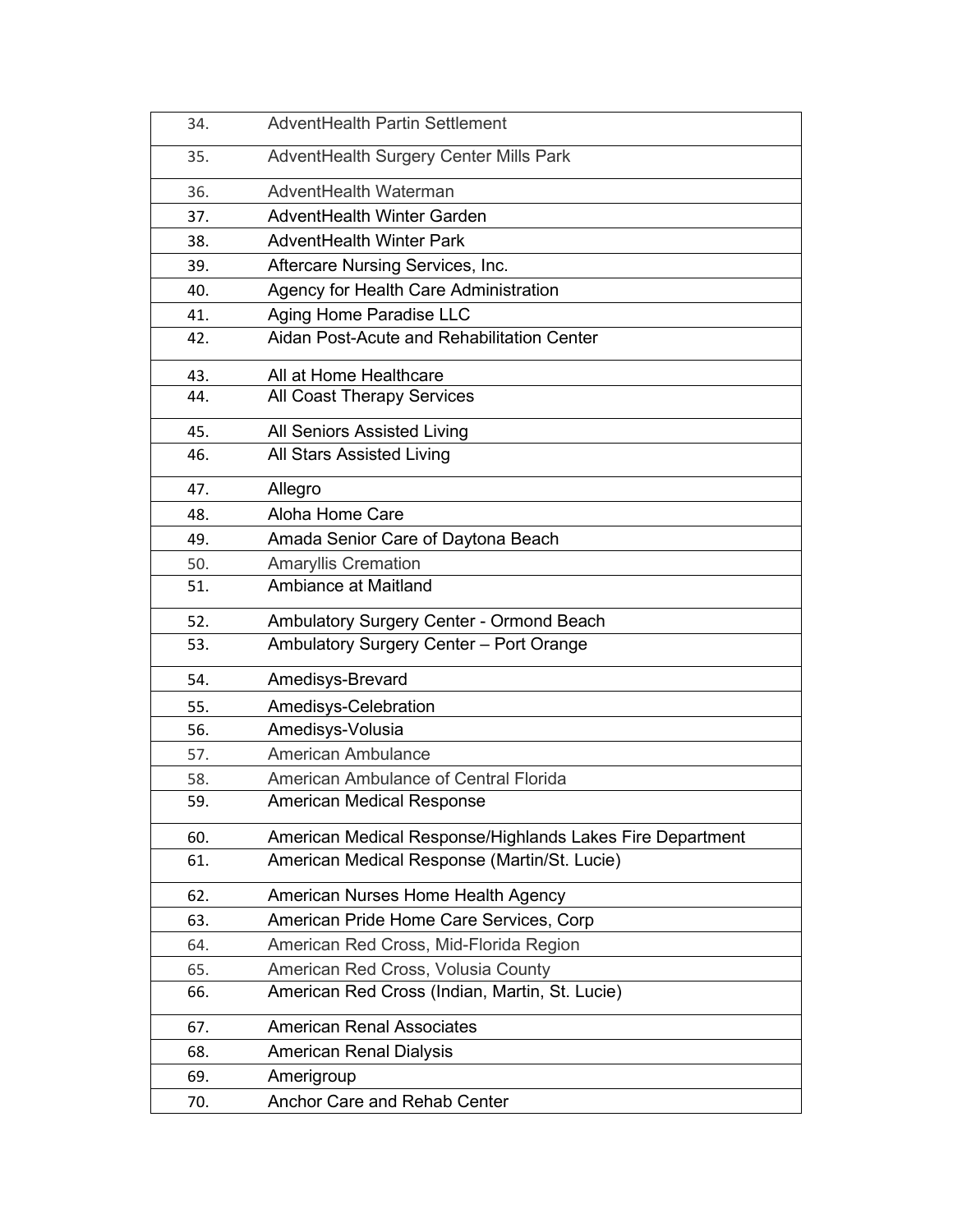| 71.  | ANGELS ON EARTH PPEC, INC.- Orlando                        |
|------|------------------------------------------------------------|
| 72.  | ANGELS ON EARTH PPEC, INC.- Port St. Lucie                 |
| 73.  | Apex Home Health                                           |
| 74.  | <b>Apex Home Healthcare</b>                                |
| 75.  | <b>Apollo Surgery Center</b>                               |
| 76.  | Apopka Health and Rehab                                    |
| 77.  | ARA/ GOLDTREE KIDNEY CENTER                                |
| 78.  | <b>Ark Center of Brevard</b>                               |
| 79.  | <b>ASC of Brevard</b>                                      |
| 80.  | <b>Aspire Health Partners</b>                              |
| 81.  | <b>ASPR</b>                                                |
| 82.  | <b>Assisted Home Health</b>                                |
| 83.  | <b>Associates for Surgical Care</b>                        |
| 84.  | <b>Atlantic Care Home Health</b>                           |
| 85.  | <b>Atlantic Shores Nursing &amp; Rehab</b>                 |
| 86.  | <b>Atlantic Surgery Center</b>                             |
| 87.  | <b>Aureus Medical</b>                                      |
| 88.  | Avante at Leesburg                                         |
| 89.  | Avante at Melbourne                                        |
| 90.  | Avante at Mt. Dora                                         |
| 91.  | Avante at Orlando                                          |
| 92.  | Avante at Ormond Beach                                     |
| 93.  | Avante at St. Cloud                                        |
| 94.  | Aza Health                                                 |
| 95.  | <b>Baldwin Fairchild Funeral Homes</b>                     |
| 96.  | <b>Bayview Surgery Center</b>                              |
| 97.  | Better at Home                                             |
| 98.  | BHR (Boyce Healthcare Research) Advantage, LLC             |
| 99.  | <b>Bishop Grady Villas</b>                                 |
| 100. | <b>Blackberry Center/Darryl Strawberry Recovery Center</b> |
| 101. | <b>BluWater Capital Advisors LLC</b>                       |
| 102. | <b>Blue Springs Surgery Center</b>                         |
| 103. | <b>Blue Water Surgery Center</b>                           |
| 104. | <b>Boynton Health Care Center</b>                          |
| 105. | <b>Brevard County Emergency Management</b>                 |
| 106. |                                                            |
|      | <b>Brevard County Fire Rescue</b>                          |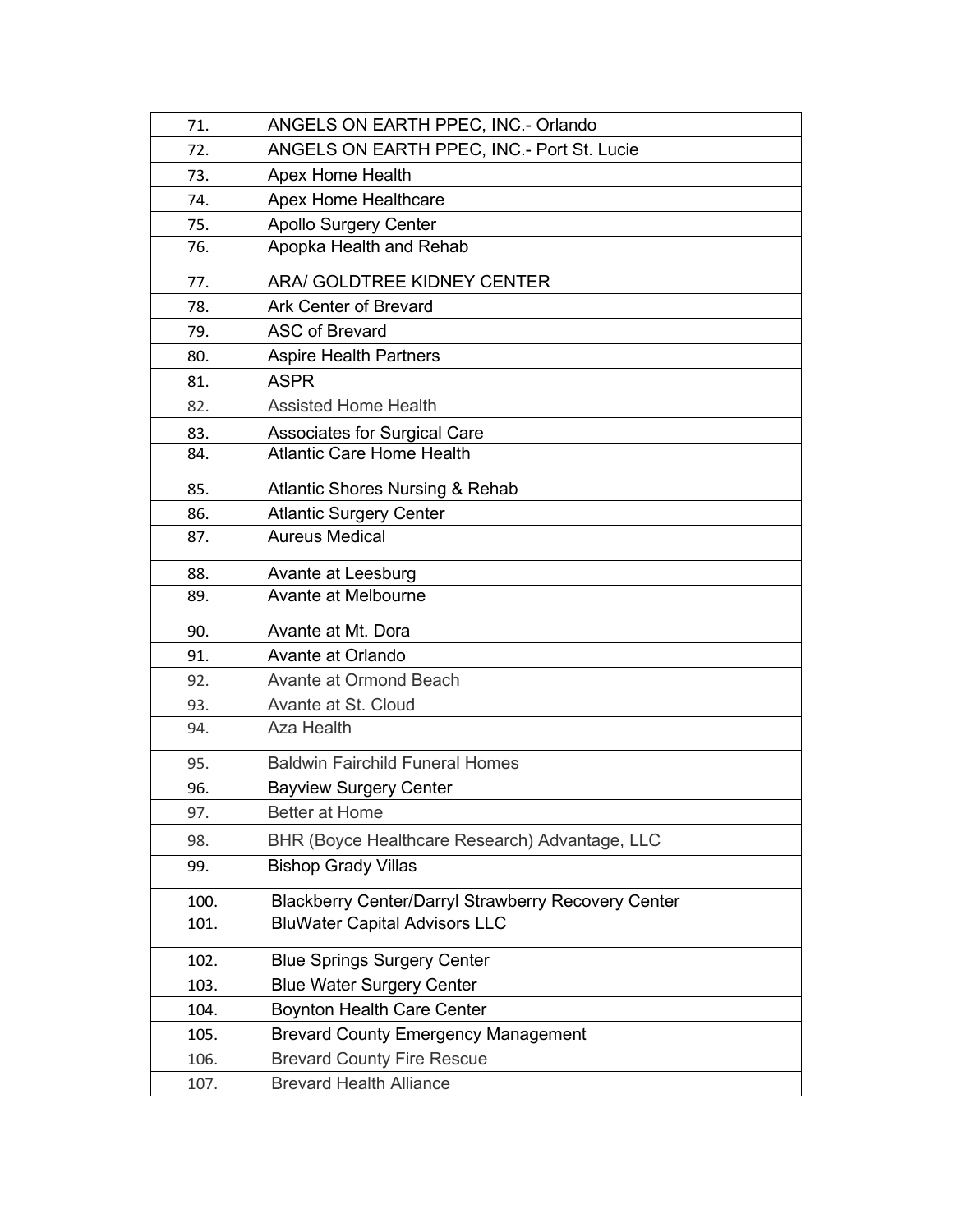| 108. | <b>Bridgeview Center</b>                                         |
|------|------------------------------------------------------------------|
| 109. | <b>Bristow Aviation Search and Rescue</b>                        |
| 110. | <b>Brookdale Senior Living</b>                                   |
| 111. | <b>Brookdale Vero Beach South</b>                                |
| 112. | <b>Brooks Rehabilitation</b>                                     |
| 113. | <b>Brookshire Assisted Living</b>                                |
| 114. | <b>Broward Health</b>                                            |
| 115. | <b>Buenaventura ALF</b>                                          |
| 116. | <b>Buena Vida Estates</b>                                        |
| 117. | <b>Burgess USA Training LLC</b>                                  |
| 118. | Cambridge Institute of Allied Health & Technology                |
| 119. | <b>Canaveral Fire Rescue</b>                                     |
| 120. | Care At Home                                                     |
| 121. | CareonSite / Pasco Fire Rescue                                   |
| 122. | <b>Carey Hand Colonial Funeral Home</b>                          |
| 123. | <b>Caring Heart Dialysis Center</b>                              |
| 124. | Carlton Shores Health & Rehab                                    |
| 125. | <b>Carter Healthcare</b>                                         |
| 126. | Carter Healthcare- Brevard, Orange, Osceola, Seminole, Volusia   |
| 127. | Carter Healthcare- Martin, St. Lucie                             |
| 128. | <b>Center for Digestive Endoscopy</b>                            |
| 129. | CenterOne Surgery Center                                         |
| 130. | <b>Central and Citrus Ambulatory Surgery Centers</b>             |
| 131. | Central FL. Kidney Centers DBA Palm Bay Kidney Center            |
| 132. | Central Florida Behavioral Hospital                              |
| 133. | Central Florida Cataract and Laser Surgery Center                |
| 134. | Central Florida Communities, Inc. - Titusville                   |
| 135. | Central Florida Communities, Inc.- Orlando                       |
| 136. | Central Florida Communities, Inc.- Winter Park                   |
| 137. | Central Florida Family Health Centers, Inc.                      |
| 138. | <b>Central Florida Health Alliance</b>                           |
| 139. | Central Florida Kidney Center- East Orlando                      |
| 140. | Central Florida Kidney Center- Longwood                          |
| 141. | Central Florida Kidney Centers- Melbourne                        |
| 142. | Central Florida Kidney Centers, Inc. (Brevard, Orange, Seminole) |
| 143. | <b>CERTUS</b>                                                    |
| 144. | <b>CE-Tech of Jacksonville</b>                                   |
| 145. | <b>CFAGI Surgery Center</b>                                      |
| 146. | <b>CFEEC</b>                                                     |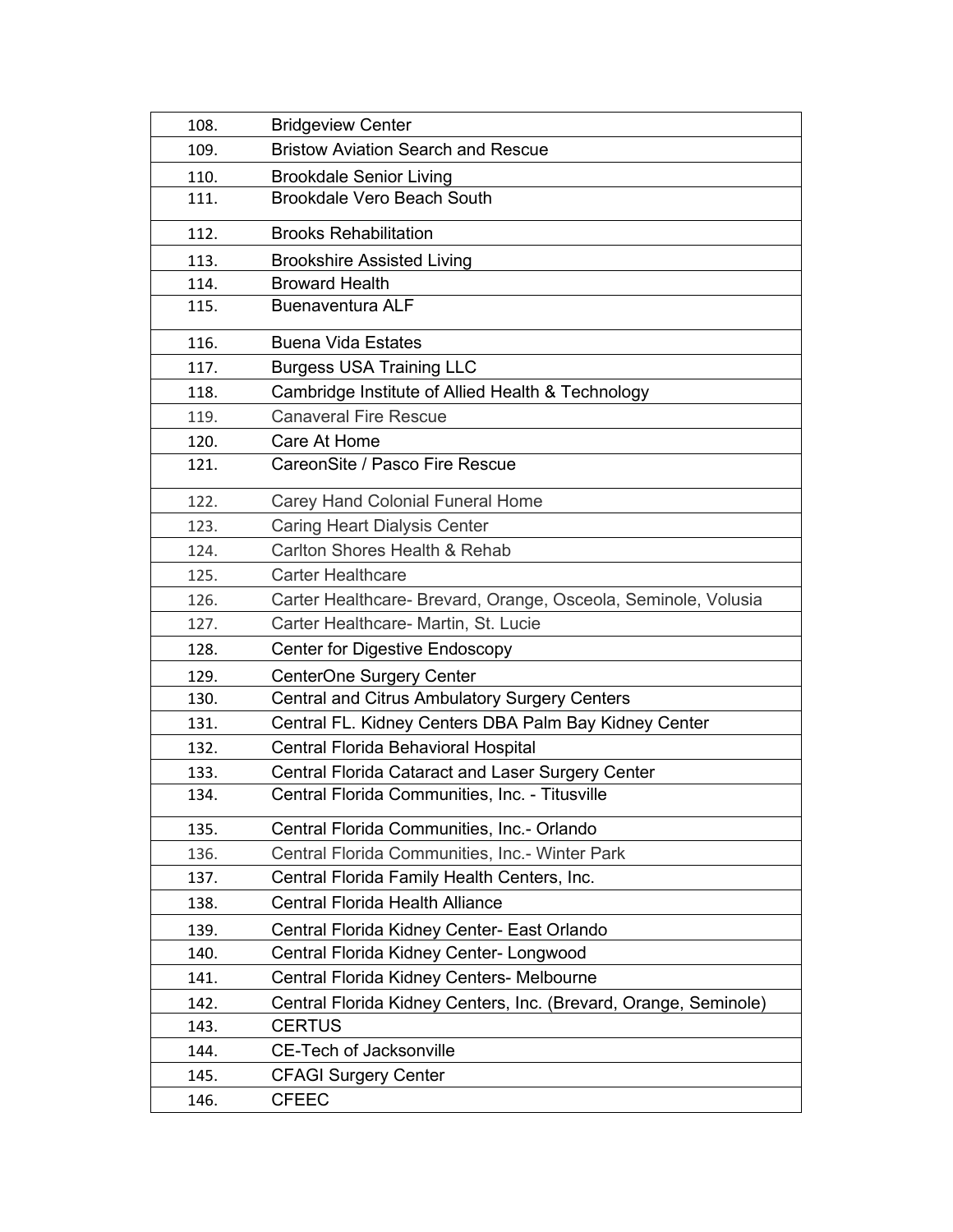| 147. | <b>Children First Home Care</b>                                  |
|------|------------------------------------------------------------------|
| 148. | Children's Hospital Colorado                                     |
| 149. | Choice Manor Home Health, Inc.                                   |
| 150. | Circles of Care, Inc.                                            |
| 151. | <b>Citrus Endoscopy Center</b>                                   |
| 152. | City of Altamonte Springs Emergency Management                   |
| 153. | City of Orlando EOC                                              |
| 154. | City of Port Orange EOC                                          |
| 155. | City of Port St. Lucie Emergency Management                      |
| 156. | <b>Classic Home Health Services</b>                              |
| 157. | <b>Clermont Dialysis LLC</b>                                     |
| 158. | <b>Clermont Fire Department</b>                                  |
| 159. | <b>Cleveland Clinic Indian River Hospital</b>                    |
| 160. | <b>Cleveland Clinic Martin Health North</b>                      |
| 161. | <b>Cleveland Clinic Martin Health South</b>                      |
| 162. | Cleveland Clinic Martin Health St. Lucie West FSED               |
| 163. | <b>Cleveland Clinic Martin Health Tradition</b>                  |
| 164. | <b>Coastal Health and Rehabilitation</b>                         |
| 165. | Coastal Health Systems of Brevard                                |
| 166. | Coastal Orthopedics East Surgery Center - MASC                   |
| 167. | <b>Community Health Centers Brevard</b>                          |
| 168. | Community Health Centers, Inc.                                   |
| 169. | Community Home Health Services (Indian River, Martin, St. Lucie) |
| 170. | <b>Compass Pointe Cremation Services, LLC</b>                    |
| 171. | Compassionate Care Hospice of Lake and Sumter, Inc.              |
| 172. | <b>Comprehensive Home Care</b>                                   |
| 173. | <b>Consulate at West Altamonte</b>                               |
| 174. | <b>Consulate Health Care of Kissimmee</b>                        |
| 175. | <b>Consulate Health Care of Volusia</b>                          |
| 176. | <b>Consulate Healthcare of Melbourne</b>                         |
| 177. | <b>Consulate Health Care of Orange</b>                           |
| 178. | <b>Consultant Pharmacist of Merritt Island</b>                   |
| 179. | Conviva Physicians Group                                         |
| 180. | Conway Lakes Health & Rehabilitation Center                      |
| 181. | <b>CORA Longwood</b>                                             |
| 182. | <b>CORA Orlando</b>                                              |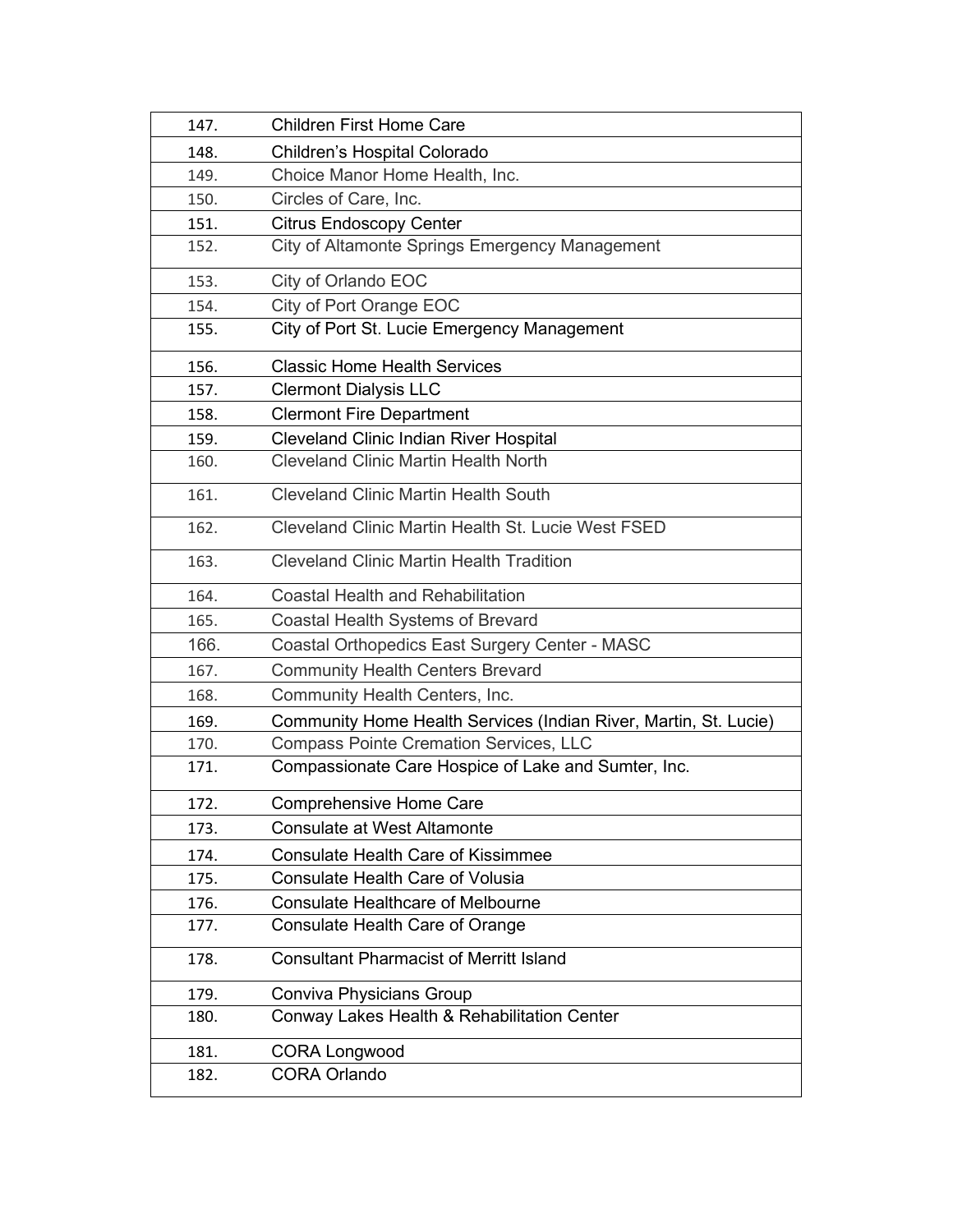| 183. | Cora Physical Therapy                          |
|------|------------------------------------------------|
| 184. | <b>Coral Ridge Outpatient Center</b>           |
| 185. | <b>Coral Shores Behavioral Health</b>          |
| 186. | <b>Cornerstone Health Services</b>             |
| 187. | Cornerstone Hospice- Orlando                   |
| 188. | <b>Cornerstone Hospice- Tavares</b>            |
| 189. | <b>Cornerstone Hospice- The Villages</b>       |
| 190. | Corrections Health Services (Orange County)    |
| 191. | Council on Aging                               |
| 192. | Council on Aging of Volusia County, Inc.       |
| 193. | <b>Courtenay Springs Village</b>               |
| 194. | Courtyards of Orlando Care Center              |
| 195. | <b>Counting Coppers LLC</b>                    |
| 196. | <b>Countryside Lakes</b>                       |
| 197. | Crisis Response Team of Volusia/Flagler        |
| 198. | <b>Critical Infrastructure Support Group</b>   |
| 199. | <b>CVS Health</b>                              |
| 200. | DaVita                                         |
| 201. | DaVita - Deland                                |
| 202. | DaVita Dialysis- Orlando Southwest             |
| 203. | DaVita- Hunters Creek                          |
| 204. | DaVita Kidney Care                             |
| 205. | DaVita-Kissimmee                               |
| 206. | DaVita-Ocoee                                   |
| 207. | DaVita-Orlando                                 |
| 208. | DaVita- Orlando Park                           |
| 209. | DaVita- Ormond Beach                           |
| 210. | Daytona Beach International Airport            |
| 211. | Daytona International Speedway                 |
| 212. | DCF (Brevard, Lake, Orange, Osceola, Seminole) |
| 213. | DCF (Indian River, Martin, St. Lucie)          |
| 214. | Debary Health & Rehabilitation Center          |
| 215. | DeLand Geriatric Care, Inc.                    |
| 216. | <b>Deland Manor Assisted Living</b>            |
| 217. | Delta Epsilon Mu                               |
| 218. | Deltona Health Care                            |
| 219. | Deltona High School                            |
| 220. | Department of Veteran Affairs                  |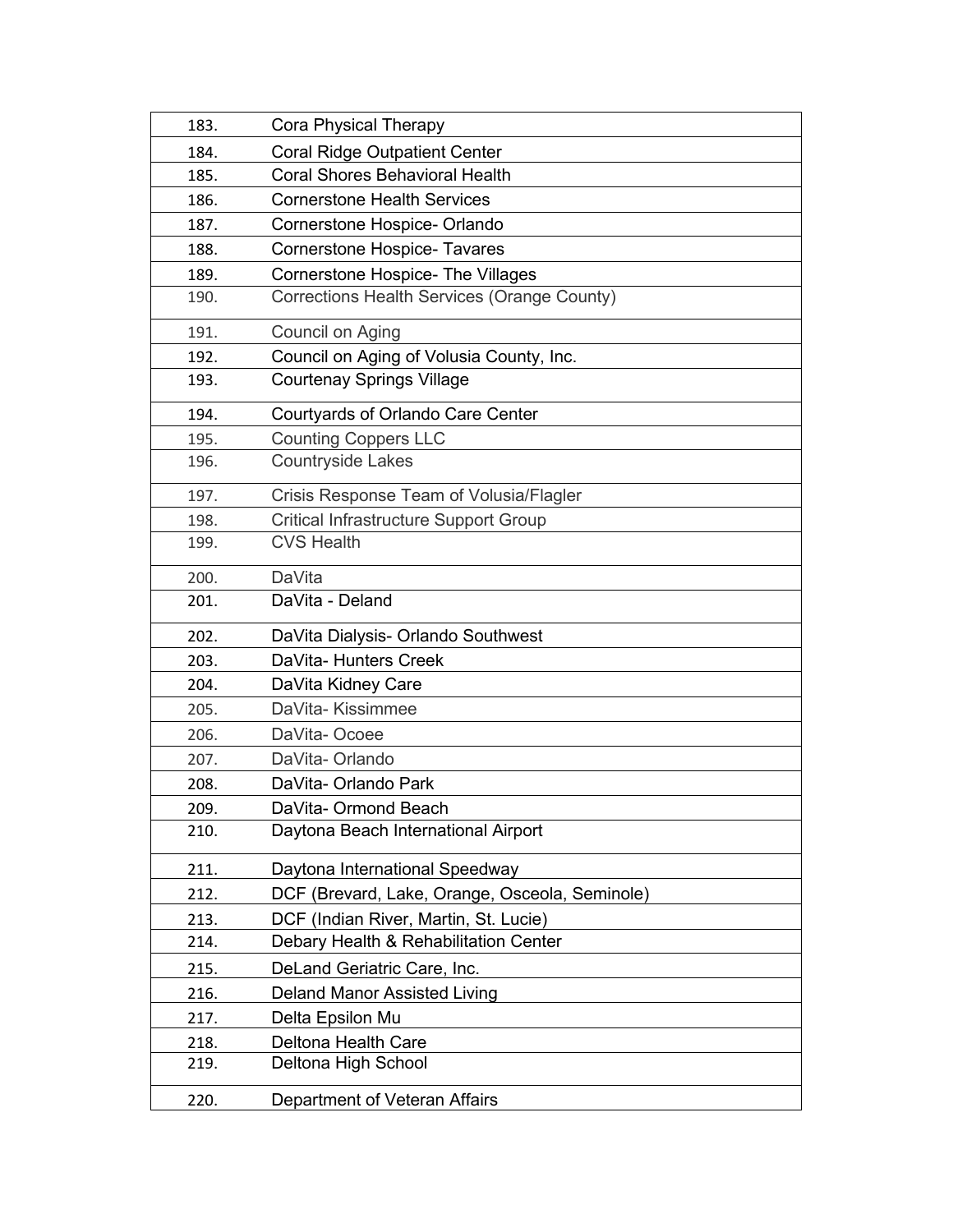| 221. | Dialysis Care Center- Leesburg                             |
|------|------------------------------------------------------------|
| 222. | <b>Dialysis Clinic</b>                                     |
| 223. | <b>Dignity Memorial</b>                                    |
| 224. | <b>Discovery Village</b>                                   |
| 225. | <b>Disney</b>                                              |
| 226. | <b>District 19 Medical Examiner Office</b>                 |
| 227. | <b>District 5 Medical Examiner's Office</b>                |
| 228. | District 7 and District 24 Medical Examiner Office         |
| 229. | District 9 Medical Examiner's Office (Orange & Osceola)    |
| 230. | District 18 Medical Examiner's Office (Brevard)            |
| 231. | <b>Dobbs Funeral Home</b>                                  |
| 232. | Doctors Choice Home Care                                   |
| 233. | Doctors Choice Home Health                                 |
| 234. | <b>DOH Children's Medical Services</b>                     |
| 235. | <b>DOH- Martin CHD</b>                                     |
| 236. | <b>DOH-Brevard CHD</b>                                     |
| 237. | <b>DOH-Indian River CHD</b>                                |
| 238. | DOH-Lake CHD                                               |
| 239. | DOH-Orange CHD                                             |
| 240. | DOH-Osceola CHD                                            |
| 241. | <b>DOH-Seminole CHD</b>                                    |
| 242. | DOH-St. Lucie CHD                                          |
| 243. | <b>DOH-Volusia CHD</b>                                     |
| 244. | Dr. Thomas Kramer                                          |
| 245. | <b>DSI Management</b>                                      |
| 246. | <b>DTCC</b>                                                |
| 247. | East Central Florida Regional Planning Council             |
| 248. | East Coast Surgery Center                                  |
| 249. | Eastern Florida State College                              |
| 250. | <b>Edgewater Fire Rescue</b>                               |
| 251. | <b>Elan Spanish Springs</b>                                |
| 252. | <b>Embry-Riddle Aeronautical University</b>                |
| 253. | <b>Emerald Healthcare</b>                                  |
| 254. | <b>Emergency Physicians of Central Florida - Lake</b>      |
| 255. | Emergency Physicians of Central Florida - Orlando Health   |
| 256. | <b>Emergency Physicians of Central Florida - Seminole</b>  |
| 257. | <b>Emergency Preparedness Group</b>                        |
| 258. | EMI/FEMA Contractor, Lake MRC & Florida State Fire College |
| 259. | <b>EMLRC</b>                                               |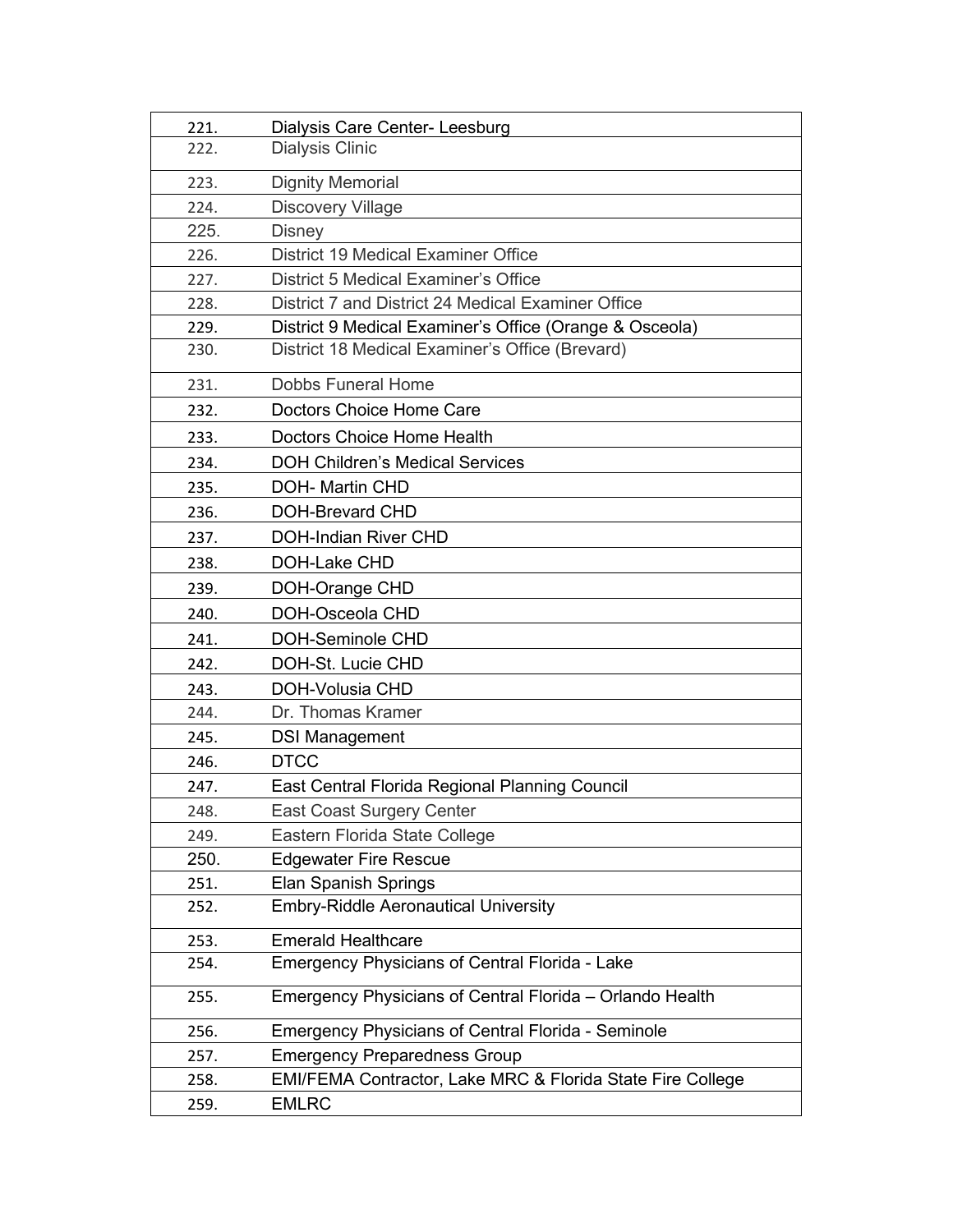| 260.     | <b>Encompass Health</b>                                     |
|----------|-------------------------------------------------------------|
| 261.     | <b>Endo-Surgical Center</b>                                 |
| 262.     | <b>Environmental Services, Staffing &amp; Solutions</b>     |
| 263.     | Envision Physician Services/Osceola Regional Medical Center |
| 264.     | Ethic Health Services, LLC                                  |
| 265.     | Evacusled                                                   |
| 266.     | <b>Evolution Health</b>                                     |
| 267.     | <b>Family First Homecare</b>                                |
| 268.     | <b>Family Home Health Services</b>                          |
| 269.     | <b>FBI</b>                                                  |
| 270.     | FEP of TeamHealth & Guidewell Emergency Physicians          |
| 271.     | Fern Park Development Center                                |
| 272.     | Filutowski Eye Institute - Daytona Beach                    |
| 273.     | Filutowski Eye Institute - Lake Mary                        |
| 274.     | First 2 Aid EMS, Inc.                                       |
| 275.     | First 2 Aid, LLC.                                           |
| 276.     | <b>Firstat Nursing Service</b>                              |
| 277.     | <b>FirstAtlantic Healthcare</b>                             |
| 278.     | Firstatlantic Nursing Services, Inc.                        |
| 279.     | FirstLight Home Care of Central Orlando                     |
| 280.     | FIT Rehab & Consultants, Inc.                               |
| 281.     | <b>Five Star Home Care</b>                                  |
| 282.     | Florida Alliance for Healthcare Value                       |
| 283.     | <b>Florida Baptist Retirement Center</b>                    |
| 284.     | Florida Committee on Trauma                                 |
| 285.     | Florida Community Health Centers, Inc.                      |
| 286.     | Florida Division of Emergency Management                    |
| 287.     | <b>Florida Emergency Medicine Foundation</b>                |
| 288.     | Florida Emergency Mortuary Operations Response System       |
| (FEMORS) |                                                             |
| 289.     | Florida Eye Clinic                                          |
| 290.     | <b>Florida Healthcare Association</b>                       |
| 291.     | Florida Healthcare Plans, Inc.                              |
| 292.     | <b>Florida Homecare Specialists</b>                         |
| 293.     | <b>Florida Hospital Association</b>                         |
| 294.     | <b>Florida Hospital EMS</b>                                 |
| 295.     | <b>Florida Hospital Medical Group</b>                       |
| 296.     | Florida Ombudsman for Long-Term Care                        |
| 297.     | <b>Florida Surgery Center</b>                               |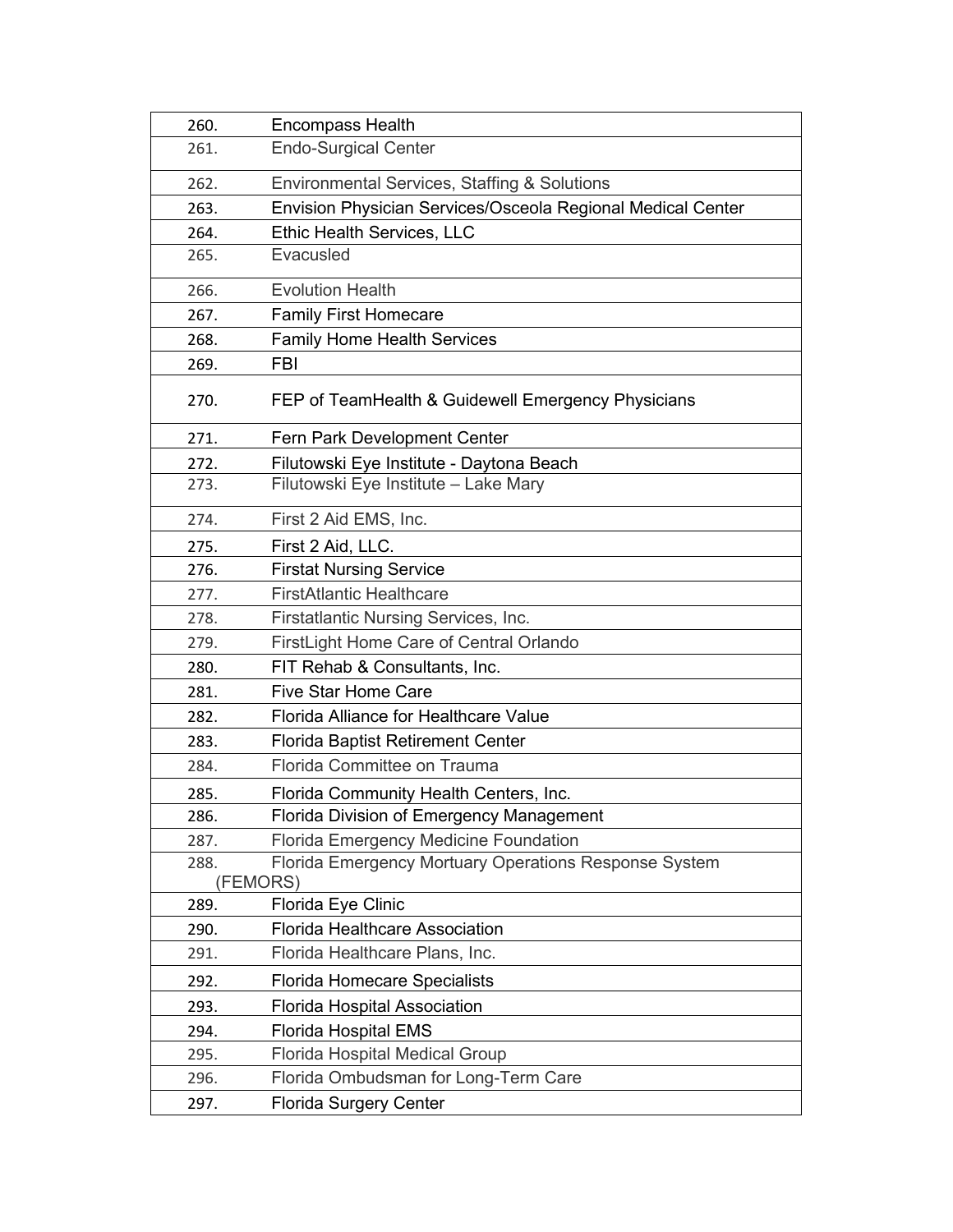| 298. | <b>Fremont Manor</b>                           |
|------|------------------------------------------------|
| 299. | Fresenius Kidney Care- Clermont West           |
| 300. | <b>Fresenius Maitland</b>                      |
| 301. | <b>Fresenius Kidney Care- Port Saint Lucie</b> |
| 302. | Fresenius Kidney Care- Vero Beach              |
| 303. | Fresenuis Kidney Care - Ybor City              |
| 304. | <b>Fresenius Medical Care</b>                  |
| 305. | <b>Fresh Horizons Assisted Living Facility</b> |
| 306. | <b>Fort Pierce Police Department</b>           |
| 307. | Ft. Myers Endoscopy Center                     |
| 308. | <b>Ft. Pierce Healthcare Center</b>            |
| 309. | <b>Garden Oasis Senior Living</b>              |
| 310. | <b>Genesis Rehab Services</b>                  |
| 311. | <b>Global Microsurgical Center</b>             |
| 312. | Good Samaritan Society- Daytona                |
| 313. | Good Samaritan Society, Florida Lutheran       |
| 314. | Good Samaritan Society - Kissimmee Village     |
| 315. | GO-PT                                          |
| 316. | <b>Gracious Hands Homecare</b>                 |
| 317. | Grand Oaks of Palm City, LLC                   |
| 318. | <b>Greater Vision Healthcare Services</b>      |
| 319. | Greystone Healthcare Management                |
| 320. | <b>Grissom Funeral Home</b>                    |
| 321. | Grove Place Surgery Center                     |
| 322. | <b>Guardian Care</b>                           |
| 323. | <b>Gulf Coast Healthcare</b>                   |
| 324. | Harbor Chase of Vero Beach                     |
| 325. | Halifax Daytona Beach                          |
| 326. | <b>Halifax Healthcare at Home</b>              |
| 327. | <b>Halifax Deltona FSED</b>                    |
| 328. | Halifax Health - Hospice                       |
| 329. | Halifax Port Orange                            |
| 330. | <b>HCA Florida Baldwiin Park Emergency</b>     |
| 331. | <b>HCA Florida Darwin Square Emergency</b>     |
| 332. | <b>HCA Florida Heathrow Emergency</b>          |
| 333. | <b>HCA Florida Hunters Creek Emergency</b>     |
| 334. | <b>HCA Florida Lake Monroe Hospital</b>        |
| 335. | <b>HCA Florida Lawnwood Hospital</b>           |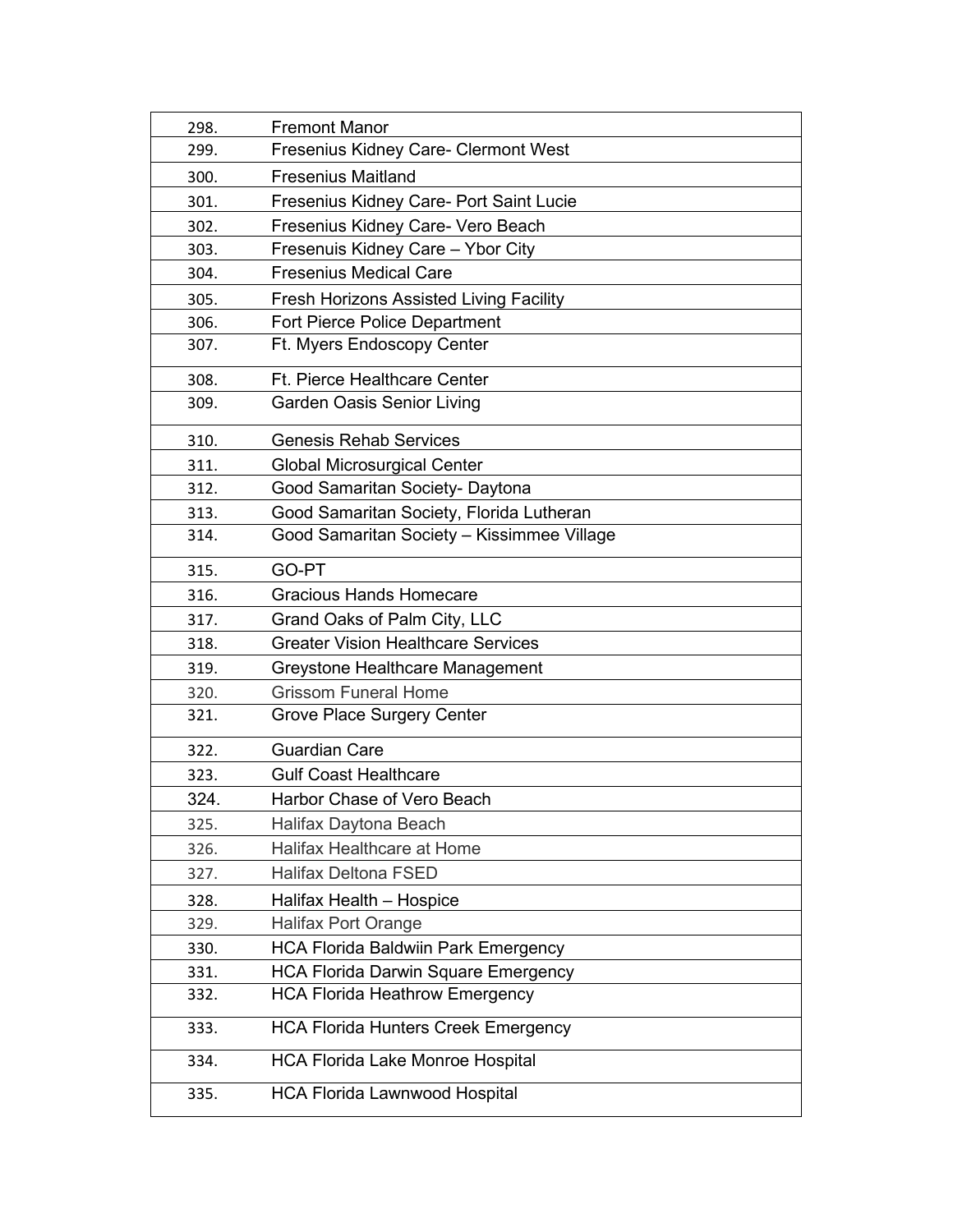| 336. | <b>HCA Florida Lawnwood Vero Beach Emergency</b>            |
|------|-------------------------------------------------------------|
| 337. | <b>HCA Florida Millenia Emergency</b>                       |
| 338. | <b>HCA Florida Osceola Hospital</b>                         |
| 339. | <b>HCA Florida Poinciana Hospital</b>                       |
| 340. | <b>HCA Florida St. Lucie Hospital</b>                       |
| 341. | Health Care Services Group/ Vero Beach Consulate            |
| 342. | <b>Health Council of East Central Florida</b>               |
| 343. | Health First - Cape Canaveral Hospital                      |
| 344. | Health First - Holmes Regional Medical Center               |
| 345. | Health First - Palm Bay Hospital                            |
| 346. | Health First - Viera Hospital                               |
| 347. | Health Risks Consultants, Inc.                              |
| 348. | HealthSouth Rehab Hospital at Martin Health                 |
| 349. | HealthSouth Rehabilitation Hospital of Altamonte Springs    |
| 350. | Healthy Start Coalition of Flagler & Volusia Counties, Inc. |
| 351. | Healthy Start Coalition of Orange County                    |
| 352. | <b>Heart of Florida Surgery Center</b>                      |
| 353. | Heidi's Haven ALF- Lady Lake                                |
| 354. | Heidi's Haven ALF - Leesburg                                |
| 355. | Help Ever Health Services & Rosen Medical Center            |
| 356. | <b>Herzing University</b>                                   |
| 357. | Home Care Association of Florida                            |
| 358. | Home Health Care of Florida                                 |
| 359. | Hospice of St. Francis                                      |
| 360. | Hospice of the Comforter                                    |
| 361. | HospitalesMoviles.com by VERTISA                            |
| 362. | Hospital Without Walls of Port St. Lucie, Inc.              |
| 363. | <b>Hot Zone USA</b>                                         |
| 364. | <b>HRA-Harbor Chase of Vero Beach</b>                       |
| 365. | <b>HSAG: The Florida ESRD Network</b>                       |
| 366. | <b>HSS Palm Beach Ambulatory Surgery Center</b>             |
| 367. | Humana Inc. Enterprise Resiliency Office                    |
| 368. | Humana, Inc.                                                |
| 369. | Hunter's Creek Nursing and Rehab                            |
| 370. | <b>Huntington Place</b>                                     |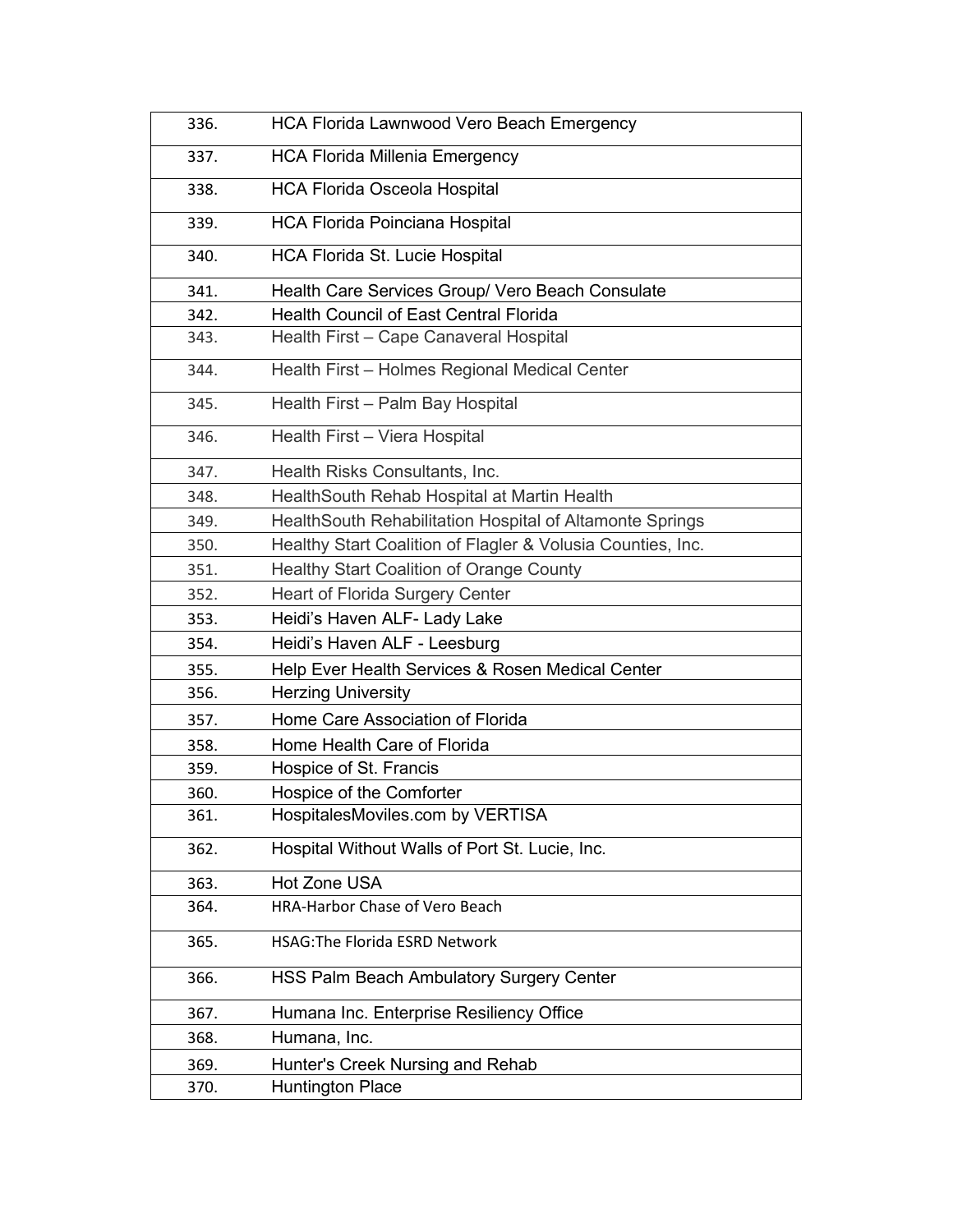| 371. | Independence Living Centers/Rio Pinar               |
|------|-----------------------------------------------------|
| 372. | <b>Indian River County Emergency Management</b>     |
| 373. | <b>Indian River Fire Rescue</b>                     |
| 374. | <b>Indian River Home Care</b>                       |
| 375. | Indigo Manor Nursing and Rehabilitation Center      |
| 376. | <b>Innovative Compliance Solutions</b>              |
| 377. | <b>Innovative Surgical Solutions</b>                |
| 378. | <b>Integrity Health Services</b>                    |
| 379. | Interim Healthcare- Daytona                         |
| 380. | Interim HHA-St. Augustine                           |
| 381. | Interim of Central Florida                          |
| 382. | Jacksonville Surgery Center                         |
| 383. | Jean Marie Salien Adult Family Care Home            |
| 384. | Jenkins Emergency Management and Security Solutions |
| 385. | John Knox Village - Oak View Suites ALF             |
| 386. | John Knox Village of Central Florida, Inc.          |
| 387. | Kant Consulting Group                               |
| 388. | Keiser University Port St. Lucie                    |
| 389. | <b>Kendall Endoscopy Center</b>                     |
| 390. | Kindred at Home                                     |
| 391. | <b>Kindred Hospice</b>                              |
| 392. | <b>Kindred Hospital</b>                             |
| 393. | Kissimmee Endoscopy Center                          |
| 394. | Kissimmee Surgery Center                            |
| 395. | Kozy Korner Elderly Care ALF                        |
| 396. | <b>LaAmistad Behavioral Health Services</b>         |
| 397. | LaAmistad Foundation dba Lakewood Center            |
| 398. | Lady Lake Specialty Care                            |
| 399. | Lake Bennet Center for Rehabilitation and Healing   |
| 400. | Lake Centre Home Care                               |
| 401. | Lake County Emergency Management                    |
| 402. | Lake Emergency Medical Services                     |
| 403. | Lake Eustis Health and Rehabilitation               |
| 404. | Lake Harris Inn                                     |
| 405. | <b>Lake View Court</b>                              |
| 406. | Lakewood Center                                     |
| 407. | Lakeshore Manor                                     |
| 408. | Lake Sumter State College                           |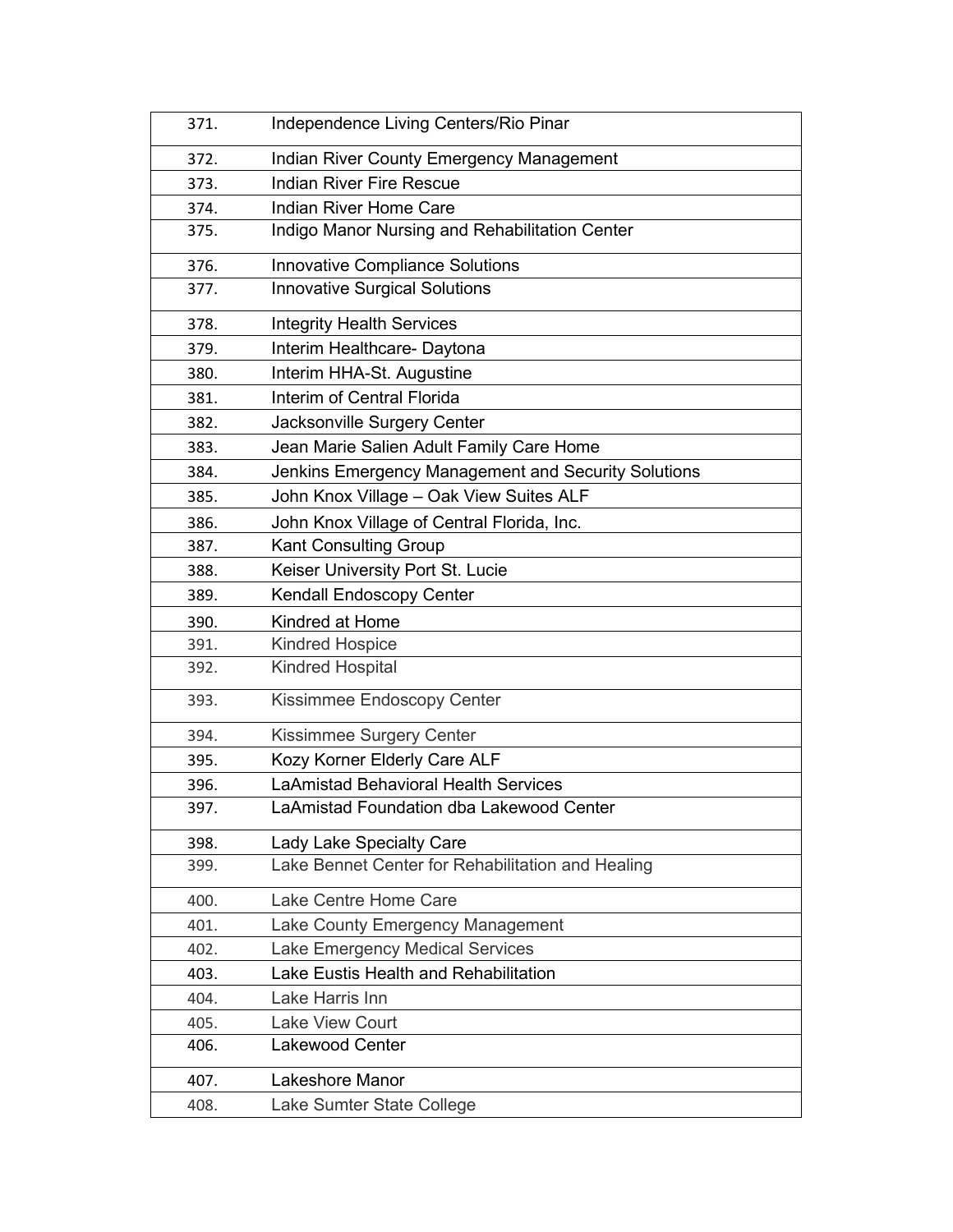| 409. | <b>Laurel Oaks Counseling</b>                                      |
|------|--------------------------------------------------------------------|
| 410. | <b>LBL Counseling LLC</b>                                          |
| 411. | Lee Memorial Healthcare                                            |
| 412. | Leisure Manor ALF                                                  |
| 413. | Life Care Center of Altamonte Springs                              |
| 414. | Life Care Center of Melbourne                                      |
| 415. | Life Care Center of Palm Bay                                       |
| 416. | Life Care Center of Port St. Lucie                                 |
| 417. | LindenLea Assisted Living Inc                                      |
| 418. | Longwood Health and Rehabilitation                                 |
| 419. | Lutheran Haven Home Healthcare                                     |
| 420. | <b>Maitland Fire Rescue Department</b>                             |
| 421. | <b>Maitland Surgery Center</b>                                     |
| 422. | Majestic Oaks                                                      |
| 423. | <b>Manifestation Worldwide</b>                                     |
| 424. | <b>Martin County BOCC</b>                                          |
| 425. | <b>Martin County EMA</b>                                           |
| 426. | <b>Martin County Fire Rescue</b>                                   |
| 427. | Matrix Home Care, LLC                                              |
| 428. | <b>Maxim Healthcare Services</b>                                   |
| 429. | Mederi Caretenders - Martin & Port St. Lucie                       |
| 430. | Mederi Caretenders Home Care - Orange, Osceola & Seminole          |
| 431. | Mederi Caretenders Home Care - Brevard                             |
| 432. | Medical Cadet Corps (affiliated with Seventh Day Adventist Church) |
| 433. | Medical Reserve Corps - Central Florida                            |
| 434. | Medical Reserve Corps - Lake                                       |
| 435. | Medical Reserve Corps - Volusia                                    |
| 436. | <b>Melbourne Kidney Center</b>                                     |
| 437. | Melbourne Same Day Surgery Center, Health First                    |
| 438. | <b>Merritt Island Surgery Center</b>                               |
| 439. | Metro West Nursing and Rehab                                       |
| 440. | Miami Beach Fire-Rescue                                            |
| 441. | Millennia Surgery Center                                           |
| 442. | Mobility Rehabilitation and Four Corners Health and Rehab          |
| 443. | <b>Mohawk Surgery Center</b>                                       |
| 444. | MSS Care - Home Care Agency                                        |
| 445. | Mt. Dora Fire Department                                           |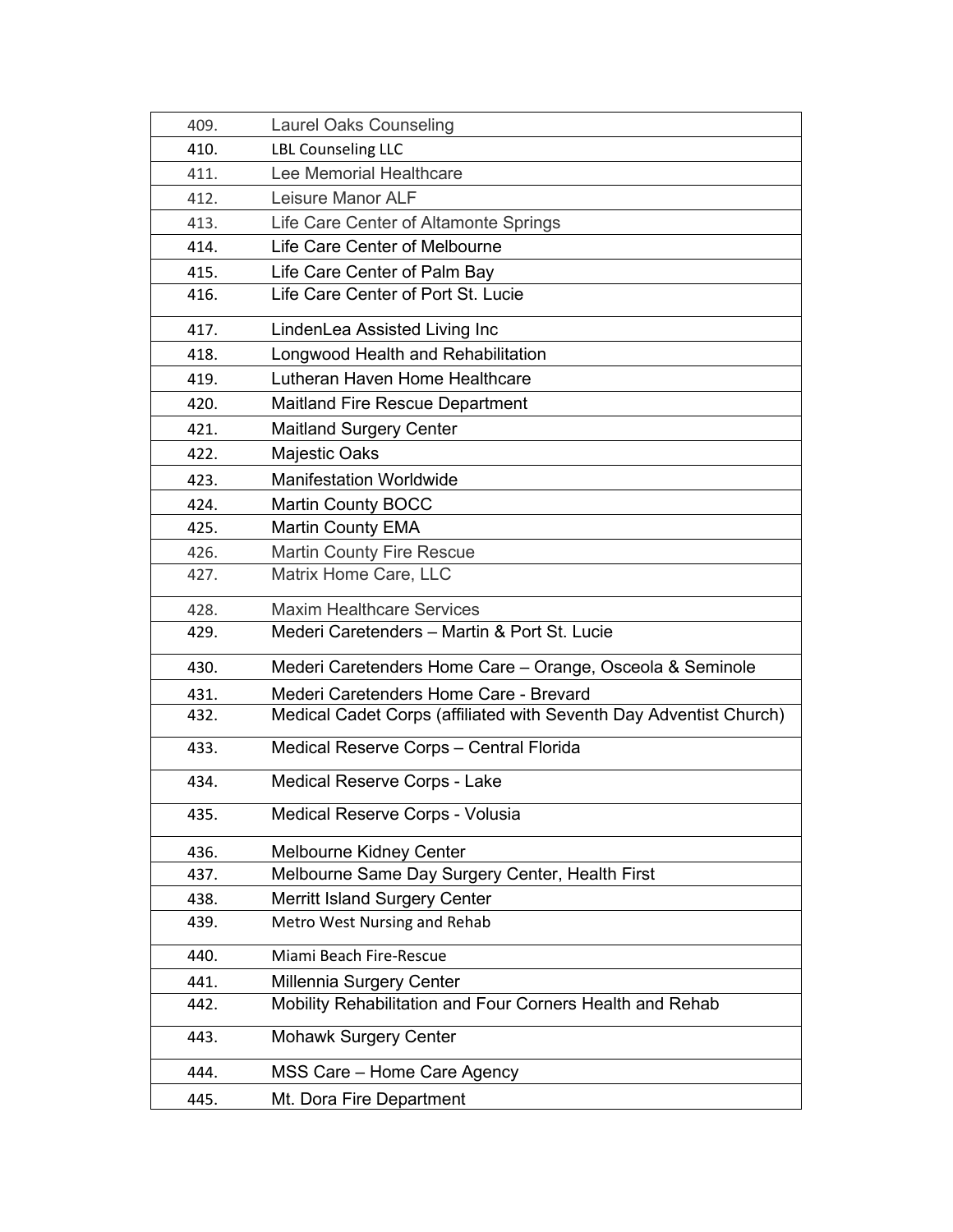| 446. | <b>Naples Suncoast Surgery Center</b>              |
|------|----------------------------------------------------|
| 447. | National Surgical Centers of America               |
| 448. | Nawada Plastic Surgery                             |
| 449. | Nelisha Family Home LLC Assisted Living Facility   |
| 450. | Nemours Children's Hospital                        |
| 451. | <b>Neptune Manor Assisted Living</b>               |
| 452. | NeuLife Neurological Services, LLC                 |
| 453. | NeuroRestorative                                   |
| 454. | <b>New Vision Surgical Center</b>                  |
| 455. | <b>Newcomer Funeral Home</b>                       |
| 456. | <b>NHC Homecare</b>                                |
| 457. | Nirvana Home Health Care dba CornerStone Home Care |
| 458. | North Campus Rehab and Nursing                     |
| 459. | North Florida Surgical Pavilion                    |
| 460. | Northland Church/Response Team                     |
| 461. | <b>NSB Advanced Enterprises</b>                    |
| 462. | Nurse On Call                                      |
| 463. | Nurse on Call by Brookdale                         |
| 464. | Nurse on Call Home Health                          |
| 465. | Nurse On Call Home Healthcare                      |
| 466. | Nurses and More, Inc.                              |
| 467. | <b>NxStage Kidney Care</b>                         |
| 468. | NxStage Kidney Care-Jacksonville                   |
| 469. | Oaks of Kissimmee                                  |
| 470. | Oaktree Healthcare                                 |
| 471. | Ocala Regional Medical Center                      |
| 472. | Ocoee Fire Department                              |
| 473. | Ocoee Healthcare Center                            |
| 474. | <b>Okaloosa County EMS</b>                         |
| 475. | Open Systems Healthcare                            |
| 476. | <b>OPIS</b>                                        |
| 477. | <b>OPIS- Bayview Center</b>                        |
| 478. | OPIS ISLAND LAKE CARE CENTER                       |
| 479. | <b>Opis Senior Services Group</b>                  |
| 480. | Orange Blossom Family Center                       |
| 481. | <b>Orange City Fire Department</b>                 |
| 482. | Orange City Nursing and Rehab Center               |
| 483. | <b>Orange City Surgery Center</b>                  |
| 484. | <b>Orange County Corrections Health Services</b>   |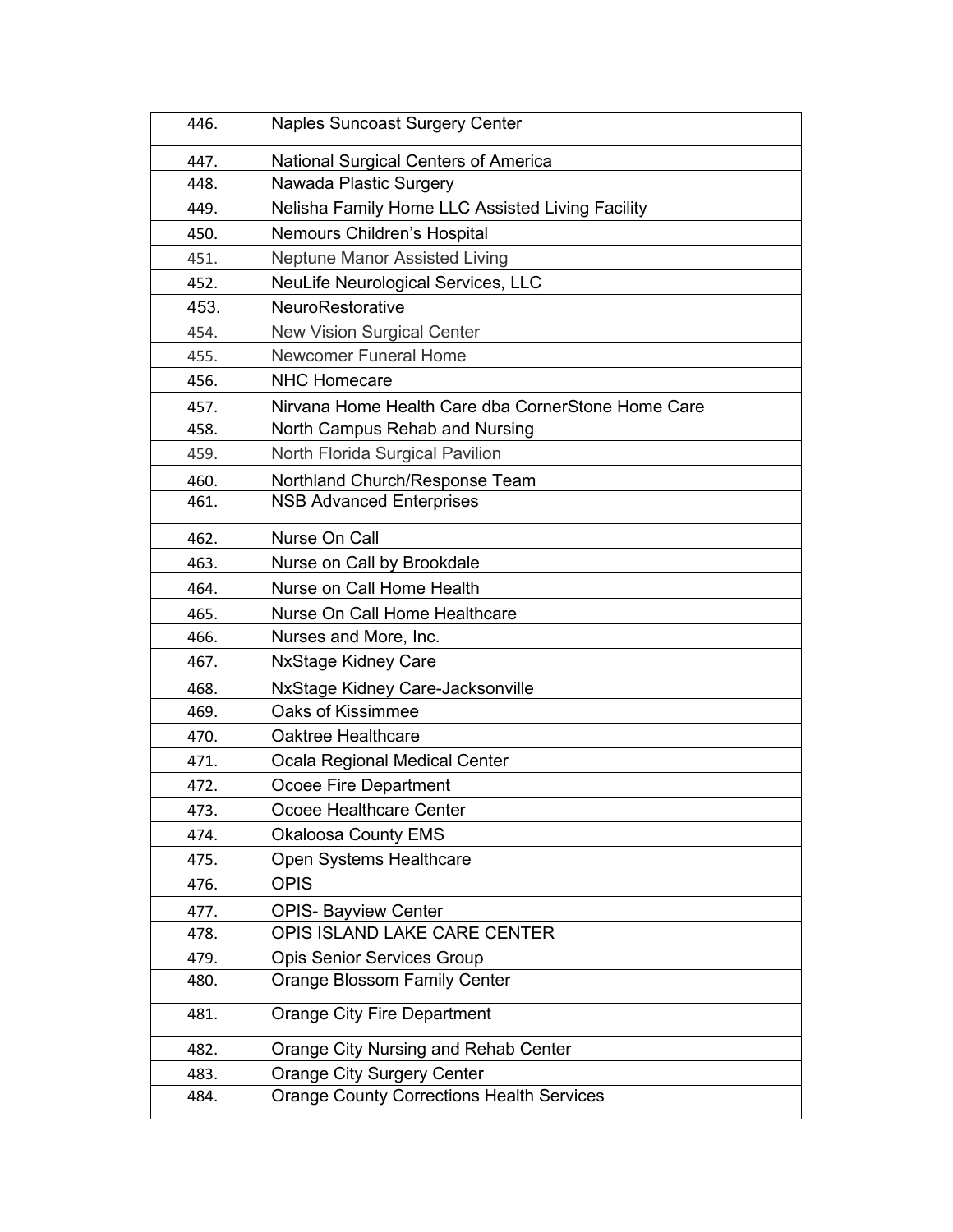| 485. | <b>Orange County Emergency Medical Services</b>             |
|------|-------------------------------------------------------------|
| 486. | <b>Orange County Environmental Protection Division</b>      |
| 487. | <b>Orange County Fire Rescue</b>                            |
| 488. | Orange County FL, Communications Auxiliary Foundation, Inc. |
| 489. | <b>Orange County Government</b>                             |
| 490. | <b>Orange County Health Services</b>                        |
| 491. | Orange County Office of Emergency Management                |
| 492. | <b>Orange County Public Schools</b>                         |
| 493. | <b>Orange Park Surgery Center</b>                           |
| 494. | <b>Orchid Cove at Kissimmee</b>                             |
| 495. | <b>Orchid Cove at Stuart</b>                                |
| 496. | Orchid Cove at Vero Beach                                   |
| 497. | <b>Orchid Island Manor</b>                                  |
| 498. | Orlando Avenue Surgery Center                               |
| 499. | <b>Orlando Fire Department</b>                              |
| 500. | Orlando Health-Arnold Palmer Hospital for Children (APMC)   |
| 501. | Orlando Health- Blue Cedar FSED                             |
| 502. | Orlando Health- Dr. P. Phillips Hospital (DPH)              |
| 503. | <b>Orlando Health Emergency Medicine</b>                    |
| 504. | Orlando Health- Four Corners FSED                           |
| 505. | Orlando Health- Health Central Hospital                     |
| 506. | Orlando Health Home Care                                    |
| 507. | Orlando Health- Horizons West FSED                          |
| 508. | Orlando Health- Lake Mary FSED                              |
| 509. | Orlando Health- ORMC                                        |
| 510. | Orlando Health- Osceola FSED                                |
| 511. | Orlando Health- Randal Park FSED                            |
| 512. | Orlando Health- Reunion Village FSED                        |
| 513. | Orlando Health- South Lake Hospital                         |
| 514. | Orlando Health- South Seminole Hospital                     |
| 515. | Orlando Health - St. Cloud Regional Medical Center          |
| 516. | Orlando Health- Winnie Palmer Hospital for Women            |
| 517. | <b>Orlando Heart Specialists</b>                            |
| 518. | <b>Orlando Lutheran Towers</b>                              |
| 519. | Orlando Ophthalmology Surgery Center                        |
| 520. | Orlando Orthopedic Outpatient Surgery Center, LLC           |
| 521. | <b>Orlando Outpatient Surgery Center</b>                    |
| 522. | <b>Orlando Surgery Center</b>                               |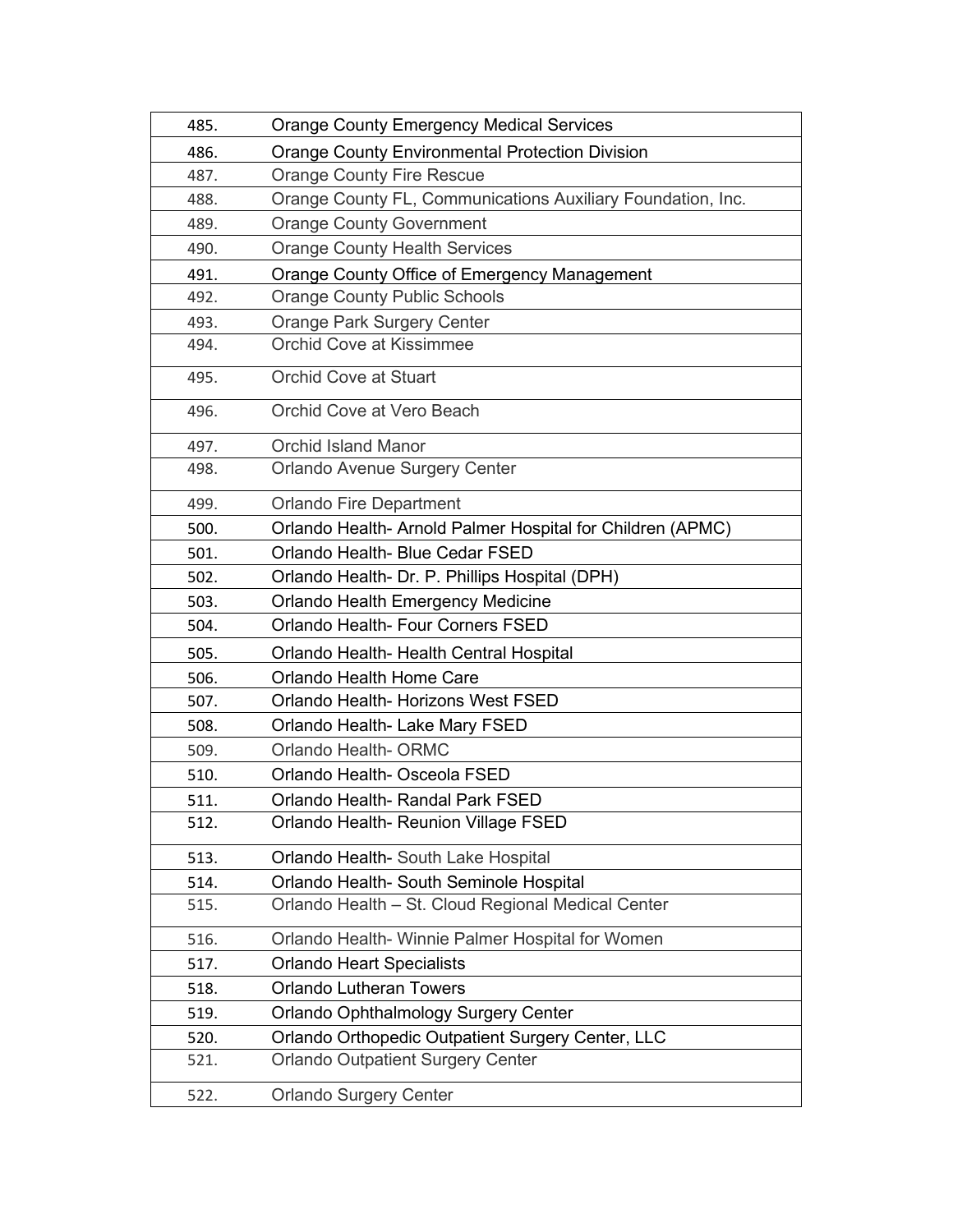| 523. | <b>Orlando Utilities Commission</b>                     |
|------|---------------------------------------------------------|
| 524. | <b>Orlando VA Medical Center</b>                        |
| 525. | Osceola Community Health services                       |
| 526. | Osceola Council on Aging                                |
| 527. | Osceola County Emergency Management                     |
| 528. | <b>Osceola County Fire Rescue</b>                       |
| 529. | <b>Oslo Dialysis</b>                                    |
| 530. | <b>Outpatient Surgery Center</b>                        |
| 531. | <b>Oviedo Medical Center</b>                            |
| 532. | Palm City Nursing and Rehab                             |
| 533. | Palm Endoscopy                                          |
| 534. | Palm Garden of Indian River                             |
| 535. | Palm Garden of Port Saint Lucie                         |
| 536. | Palm Garden of Vero Beach                               |
| 537. | Palm Healthcare Management                              |
| 538. | <b>Palm Point Behavioral Health</b>                     |
| 539. | Paradise Care of Orlando, Inc.                          |
| 540. | Parkside Health and Rehabilitation Center               |
| 541. | <b>Parrish Medical Center</b>                           |
| 542. | Pathways to Care/Catholic Charities of Central Florida  |
| 543. | <b>Pediatrics in Brevard</b>                            |
| 544. | Peji Assisted Living Facility                           |
| 545. | Pelican Landing Assisted Living & Memory Care-Sebastian |
| 546. | <b>Physicians Ambulatory Surgery Center</b>             |
| 547. | Physicians Society of Central Florida                   |
| 548. | <b>Physicians Surgical Care Center</b>                  |
| 549. | Pinnacle Home Healthcare, Inc.                          |
| 550. | <b>Polk County Fire Rescue</b>                          |
| 551. | Port Orange Endoscopy and Surgery Center                |
| 552. | Port St. Lucie Rehabilitation and Healthcare            |
| 553. | Precise Home Care, LLC                                  |
| 554. | <b>Premier Care Homecare</b>                            |
| 555. | <b>Premise Health</b>                                   |
| 556. | <b>Quality Health Care</b>                              |
| 557. | Real Solutions Home Health Care, Inc.                   |
| 558. | <b>Reedy Creek Emergency Services</b>                   |
| 559. | <b>Reedy Creek Fire Department</b>                      |
| 560. | <b>Regency Park</b>                                     |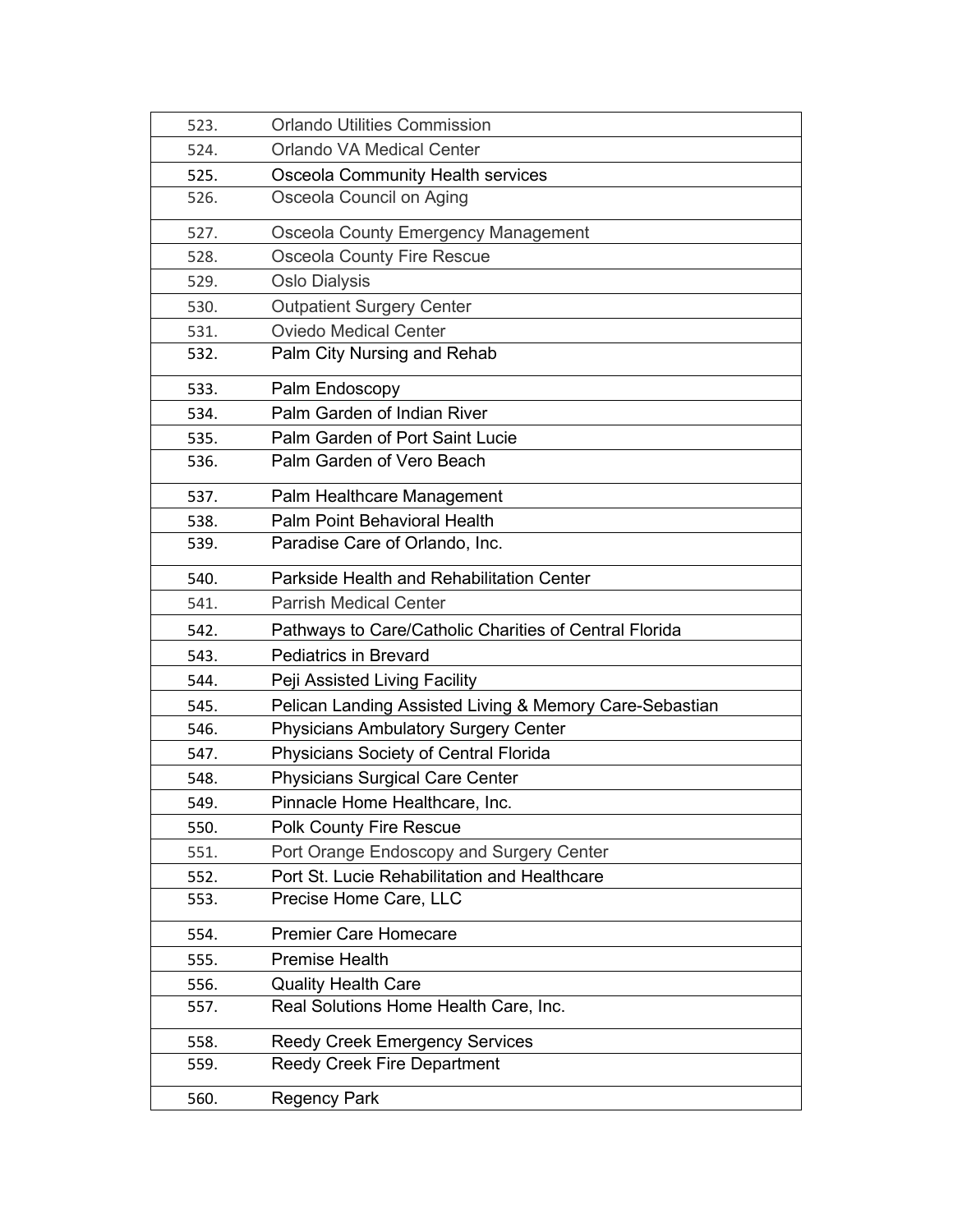| 561. | <b>Restore Therapy Services</b>                     |
|------|-----------------------------------------------------|
| 562. | RHA Health Services-Rosewood Avenue Group Home      |
| 563. | <b>Ridgecrest Health and Rehabilitation</b>         |
| 564. | Ridgecrest Nursing and Rehab (Greystone Healthcare) |
| 565. | <b>Right at Home</b>                                |
| 566. | <b>Rinehart Road Surgery Center, LLC</b>            |
| 567. | <b>Riteway Services</b>                             |
| 568. | <b>Riverside Eye Center</b>                         |
| 569. | <b>Riverside Surgery Center</b>                     |
| 570. | <b>Riviera Senior Living</b>                        |
| 571. | Rockledge Health / Greystone                        |
| 572. | Rockledge Health and Rehabilitation                 |
| 573. | <b>Rosen Medical Center</b>                         |
| 574. | Royal Oaks Nursing and Rehabilitation Center        |
| 575. | <b>Rural Metro</b>                                  |
| 576. | Safe Faith paradise ALF, LLC                        |
| 577. | Safe Kids Seminole County Coalition                 |
| 578. | Safety Harbor Surgery Center, LLC                   |
| 579. | Salerno Bay Health & Rehabilitation Center          |
| 580. | Same Day SurgiCenter (Seminole)                     |
| 581. | Same Day SurgiCenter of Orlando                     |
| 582. | Sand Lake Surgery Center                            |
| 583. | <b>Sanford Fire Department</b>                      |
| 584. | Sanford Health/Good Samaritan Society               |
| 585. | Sandgate Gardens                                    |
| 586. | <b>Sandhill Cove</b>                                |
| 587. | <b>Sandy Pines</b>                                  |
| 588. | <b>SCI (Service Corporation International)</b>      |
| 589. | <b>ScribeAmerica</b>                                |
| 590. | Sea Breeze Nursing & Rehab                          |
| 591. | Seaside Surgery Center                              |
| 592. | <b>SecurAmerica</b>                                 |
| 593. | <b>Select Medical</b>                               |
| 594. | Select Specialty Hospital- Daytona Beach            |
| 595. | Select Specialty Hospital- Orlando North            |
| 596. | Select Specialty Hospital- Orlando South            |
| 597. | Seminole County Emergency Management                |
| 598. | <b>Seminole County Government</b>                   |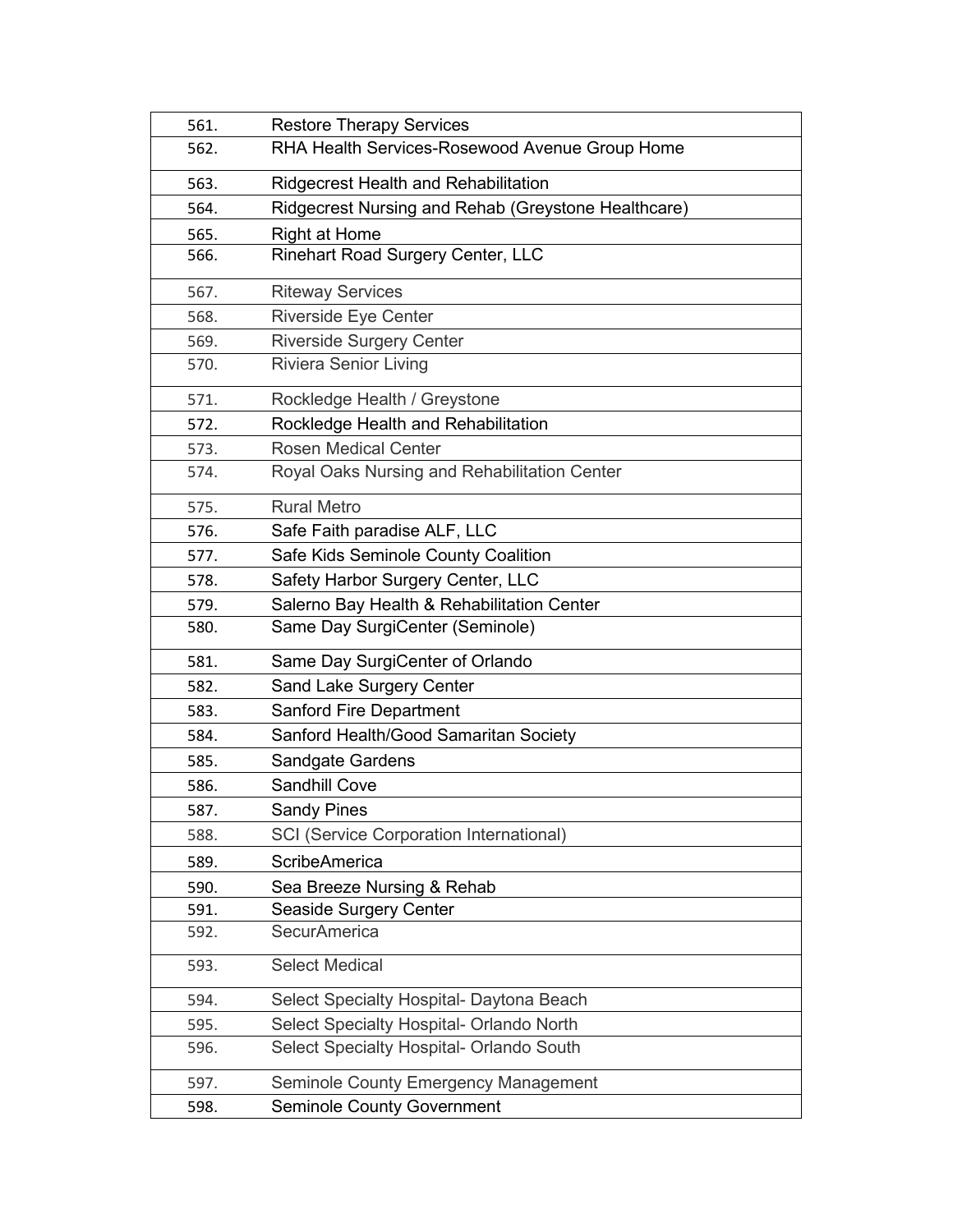| 599. | <b>Seminole County Sheriff's Office</b>                                                    |
|------|--------------------------------------------------------------------------------------------|
| 600. | Seminole State College                                                                     |
| 601. | Senior Fellowship Assisted Living Facility                                                 |
| 602. | <b>Senior Health South Communities</b>                                                     |
| 603. | Serenity Villa, ALF                                                                        |
| 604. | Signature Healthcare- Ormond Beach                                                         |
| 605. | <b>Signature HomeNow</b>                                                                   |
| 606. | <b>Skyway Surgery Center</b>                                                               |
| 607. | <b>SMA Healthcare</b>                                                                      |
| 608. | Solaris HealthCare Daytona                                                                 |
| 609. | Solaris Healthcare Osceola                                                                 |
| 610. | Solaris Healthcare Parkway                                                                 |
| 611. | Solaris HealthCare Windermere                                                              |
| 612. | <b>Solaris Senior Living Stuart</b>                                                        |
| 613. | Solaris Senior Living Vero Beach                                                           |
| 614. | <b>Somerset Assisted Living Facility</b>                                                   |
| 615. | South Florida Surgery Center                                                               |
| 616. | South Lake Home Health                                                                     |
| 617. | Southern Health Care Management                                                            |
| 618. | Southern Healthcare                                                                        |
| 619. | Space Coast Surgery Center- Surgery partners                                               |
| 620. | St. Lucie County Department of Public Safety & Communications                              |
| 621. | St. Lucie County Emergency Management                                                      |
| 622. | St. Lucie County Fire District                                                             |
| 623. | St. Lucie Surgery Center                                                                   |
| 624. | <b>Starline Group Home</b>                                                                 |
| 625. | State of Florida Agency for Healthcare Administration (Indian River,<br>Martin, St. Lucie) |
| 626. | <b>Statewide Drug Policy Advisory Council</b>                                              |
| 627. | Steward Healthcare, Rockledge                                                              |
| 628. | Steward - Melbourne Regional Medical Center                                                |
| 629. | Steward - Rockledge Regional Medical Center                                                |
| 630. | Steward - Sebastian River Medical Center                                                   |
| 631. | <b>Strive Senior Living</b>                                                                |
| 632. | <b>Stuart Fire Rescue</b>                                                                  |
| 633. | <b>Stuart Nursing and Restorative Care Center</b>                                          |
| 634. | <b>Stuart Rehabilitation and Healthcare</b>                                                |
| 635. | <b>Stuart Surgery Center</b>                                                               |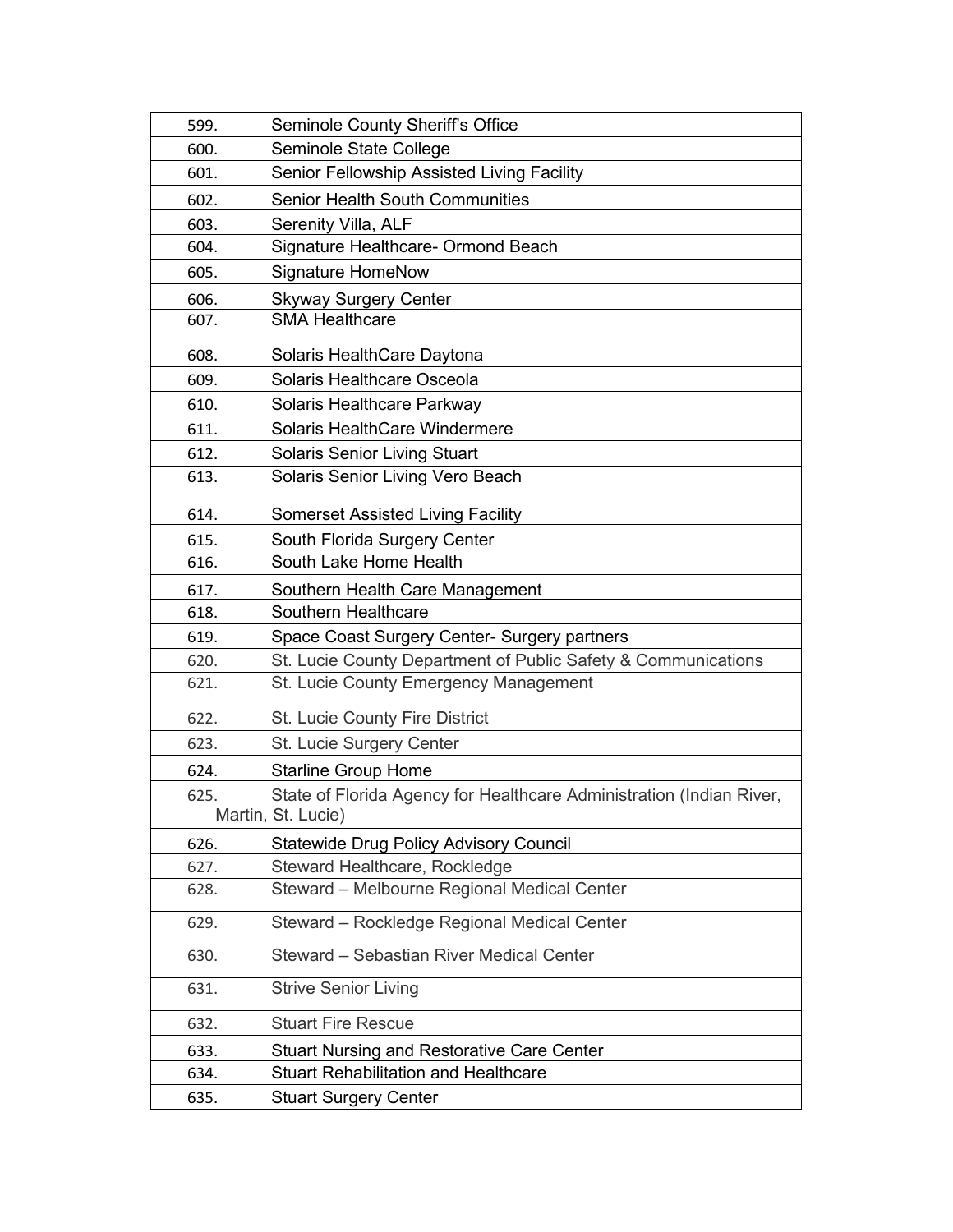| 636. | <b>Suncoast Endoscopy Center</b>                             |
|------|--------------------------------------------------------------|
| 637. | <b>Suncoast Surgery Center LLC</b>                           |
| 638. | <b>Sunrise Retirement Home</b>                               |
| 639. | <b>Sunshine Express Training</b>                             |
| 640. | <b>Superior Home Health Care Agency</b>                      |
| 641. | <b>Surgery Center of Volusia</b>                             |
| 642. | <b>Surgery Partners</b>                                      |
| 643. | <b>Surgery Partners- Park Place Surgery Center</b>           |
| 644. | <b>Surgical Care Affiliates</b>                              |
| 645. | Sutton Homes Memory Care Assisted Living                     |
| 646. | <b>Synergy Healthcare</b>                                    |
| 647. | <b>Tavares Surgery LLC</b>                                   |
| 648. | <b>Tehc Health Care</b>                                      |
| 649. | Terra Vista Rehabilitation and Health Center                 |
| 650. | <b>Terrace of Kissimmee</b>                                  |
| 651. | The Advanced Center for Surgery                              |
| 652. | The Commons at Orlando Lutheran Towers                       |
| 653. | The Courtyard at Granada                                     |
| 654. | The First Community Christian Pentecostal Church of God Inc. |
| 655. | The Gardens at Depugh Nursing Center                         |
| 656. | The Gardens at Tavares                                       |
| 657. | The Gardens Health and Rehabilitation                        |
| 658. | The Gardens of Port Saint Lucie                              |
| 659. | The Hale Hand Center                                         |
| 660. | The Lakes of Clermont                                        |
| 661. | The Mayflower                                                |
| 662. | The Outpatient Center of Delray                              |
| 663. | The Palms Rehabilitation and Healthcare                      |
| 664. | The Parks Healthcare                                         |
| 665. | The Rebuilt Woman                                            |
| 666. | The Residence of Stuart, Inc.                                |
| 667. | The Salvation Army                                           |
| 668. | The Surgery Center (Martin)                                  |
| 669. | The Surgery Center of Ft. Lauderdale                         |
| 670. | The Surgical Center of Treasure Coast                        |
| 671. | The Terrace at Hobe Sound                                    |
| 672. | The Terrace of Kissimmee                                     |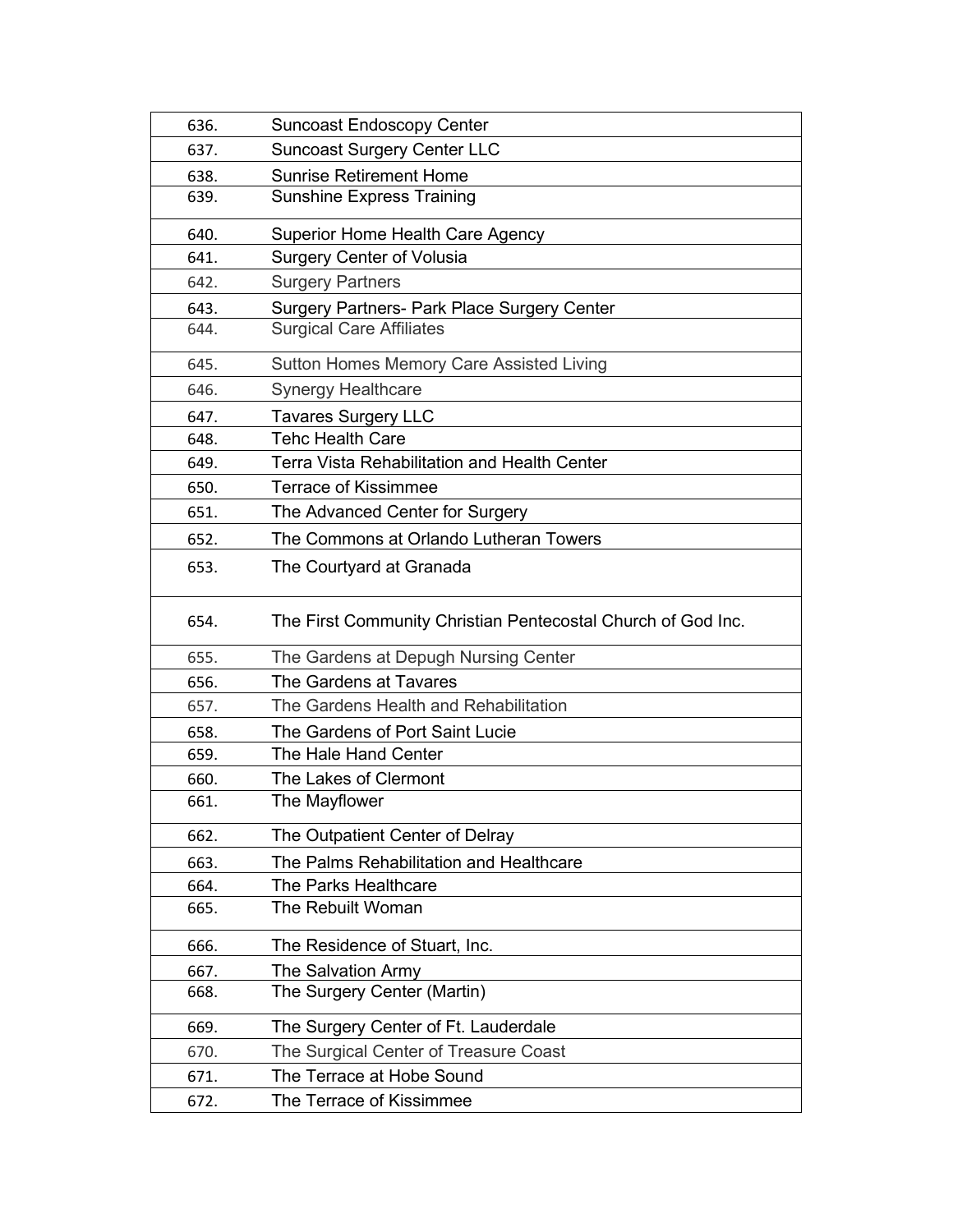| 673. | The Terrace of St. Cloud                            |
|------|-----------------------------------------------------|
| 674. | <b>Tiffany Hall Nursing and Rehab Center</b>        |
| 675. | <b>Titusville Center for Surgical Excellence</b>    |
| 676. | TLC Outpatient Surgery and Laser Center             |
| 677. | <b>Total Eye Care Surgery Center</b>                |
| 678. | <b>Total Home Health</b>                            |
| 679. | Towers Home Care & Rehabilitation Services, Inc.    |
| 680. | <b>Tradition Surgery Center</b>                     |
| 681. | <b>TransCare</b>                                    |
| 682. | <b>Treasure Coast Center for Surgery-Stuart</b>     |
| 683. | Treasure Coast Center for Surgery-Vero Beach        |
| 684. | <b>Treasure Coast CISM</b>                          |
| 685. | Treasure Coast Community Health, Inc.               |
| 686. | <b>Treasure Coast Fire Chief's Association</b>      |
| 687. | <b>Treasure Coast Hospice</b>                       |
| 688. | <b>Treasure Health</b>                              |
| 689. | <b>Triology Home Health Care</b>                    |
| 690. | <b>Triple Point</b>                                 |
| 691. | Troop 62                                            |
| 692. | <b>True Health</b>                                  |
| 693. | <b>Tuskawilla Nursing and Rehab Center</b>          |
| 694. | Twentyfour Seven Home Health Care, Inc.             |
| 695. | <b>UCF</b> - Student Health Services                |
| 696. | UCF College of Nursing- Student Nurses' Association |
| 697. | <b>UCF Emergency Management</b>                     |
| 698. | <b>UCF Emergency Management Society</b>             |
| 699. | <b>UCF Health Services</b>                          |
| 700. | <b>UCF Lake Nona Hospital</b>                       |
| 701. | <b>UCF Police Department - Victim Services</b>      |
| 702. | <b>UCF College of Medicine</b>                      |
| 703. | UF College of Pharmacy / ORMC                       |
| 704. | <b>UF Health Leesburg Hospital</b>                  |
| 705. | <b>Universal Health Services</b>                    |
| 706. | <b>University Center East</b>                       |
| 707. | University of Florida                               |
| 708. | <b>University Health West</b>                       |
| 709. | University of Central Florida (UCF)                 |
| 710. | University of Puerto Rico Disasters Management      |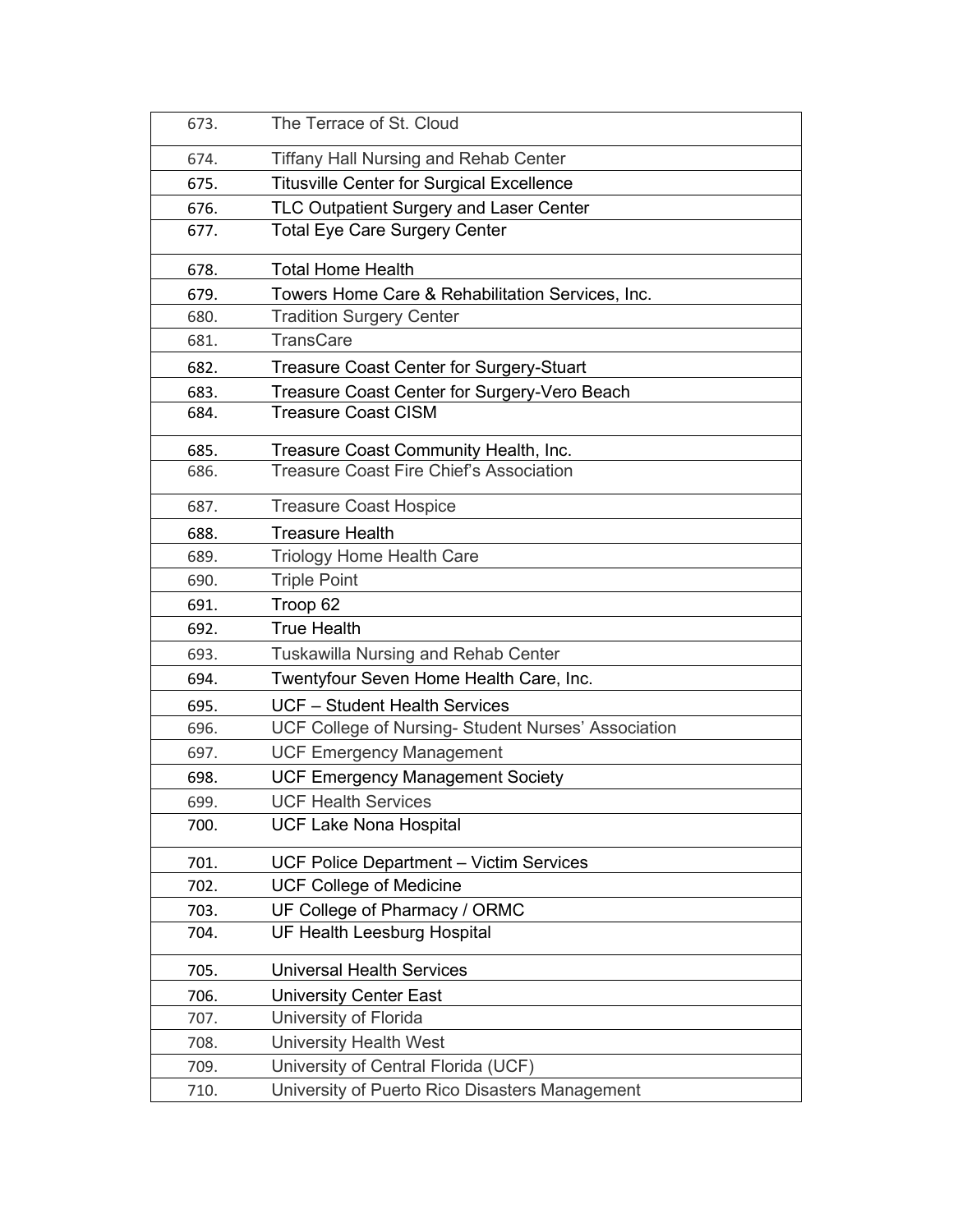| 711. | <b>University Surgical Center</b>                        |
|------|----------------------------------------------------------|
| 712. | US Department of State, Office of Foreign Missions       |
| 713. | US Fire Department Reserve Corps                         |
| 714. | <b>US Renal Care</b>                                     |
| 715. | Valencia State College                                   |
| 716. | Vero Beach Surgery Center                                |
| 717. | <b>Veterans Health Administration</b>                    |
| 718. | Vi at Lakeside Village                                   |
| 719. | Viera Del Mar Health & Rehabilitation Center             |
| 720. | Viera Health & Rehabilitation Center                     |
| 721. | <b>Villa Health and Rehab</b>                            |
| 722. | <b>Villages Endoscopy &amp; Surgical Center</b>          |
| 723. | <b>Villages Rehab and Nursing Center</b>                 |
| 724. | Visiting Nurse Association of Florida                    |
| 725. | Vista Clinical Diagnostic, LLC                           |
| 726. | Vista Manor                                              |
| 727. | Vitas Healthcare - Brevard                               |
| 728. | Vitas Healthcare- Maitland                               |
| 729. | Vitas Healthcare of Lake - Sumter                        |
| 730. | Vitas Healthcare - Martin/St. Lucie                      |
| 731. | <b>VNA of Indian River</b>                               |
| 732. | <b>VNA of Space Coast</b>                                |
| 733. | VNA of the Treasure Coast, Inc.                          |
| 734. | Volusia Community Organization Active in Disaster (COAD) |
| 735. | Volusia County Emergency Management                      |
| 736. | Volusia County EMS / EVAC                                |
| 737. | <b>Volusia County Fire Rescue</b>                        |
| 738. | <b>Volusia County Medical Examiner Office</b>            |
| 739. | <b>Volusia Endoscopy and Surgery Center</b>              |
| 740. | Walgreens                                                |
| 741. | Water's Edge Extended Care                               |
| 742. | Wave Crest Health and Rehabilitation Center              |
| 743. | <b>Waypointe Home Health</b>                             |
| 744. | West Melbourne Health & Rehabilitation Center            |
| 745. | West Orange Dialysis Services, LLC                       |
| 746. | Westcot                                                  |
| 747. | <b>Westminster Communities of Florida</b>                |
| 748. | <b>Westminster Towers</b>                                |